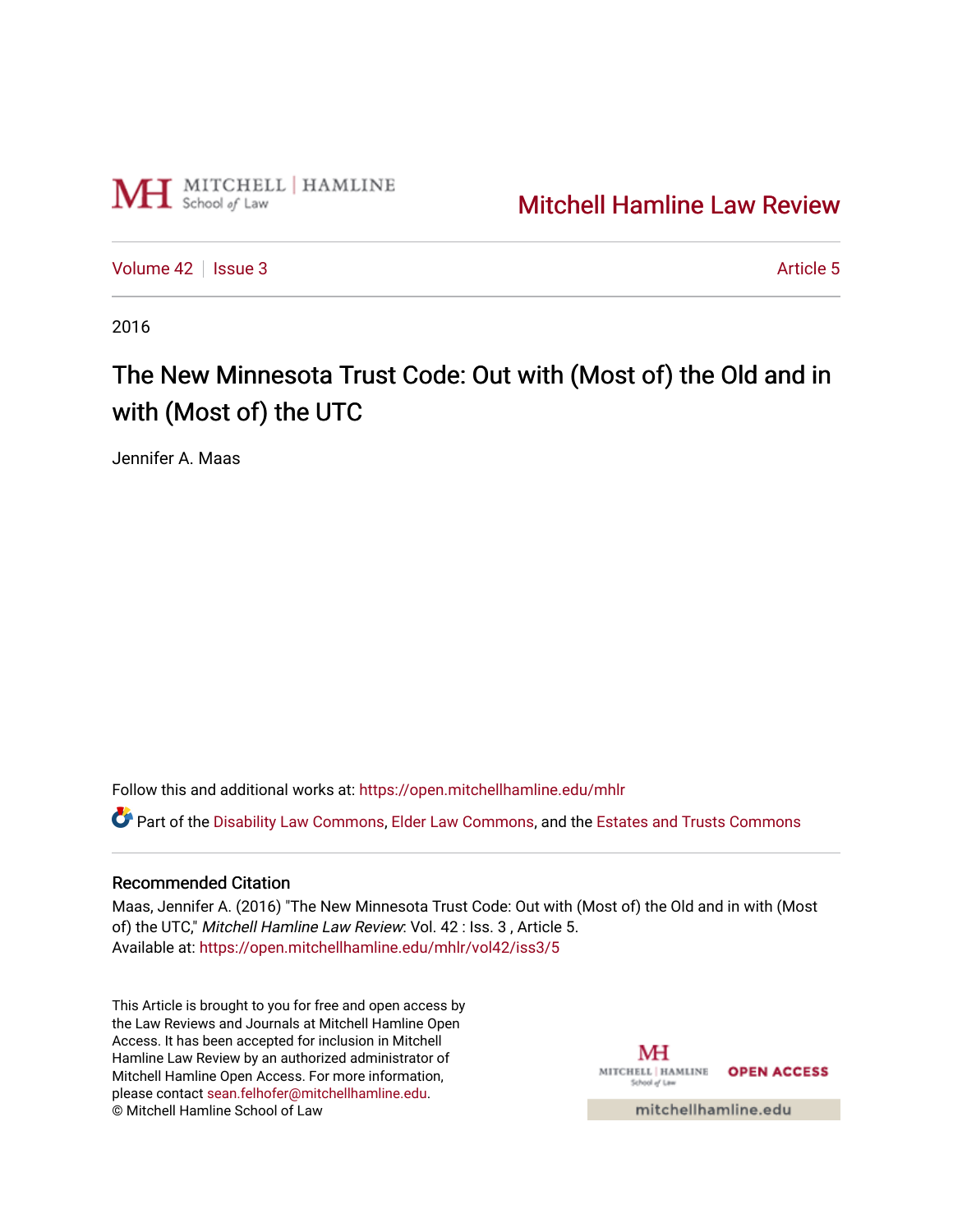## **THE NEW MINNESOTA TRUST CODE: OUT WITH (MOST OF) THE OLD AND IN WITH (MOST OF) THE UTC**

# Jennifer A. Maas†

| L    |                                                                |  |
|------|----------------------------------------------------------------|--|
| H.   |                                                                |  |
|      | $A_{\cdot}$                                                    |  |
|      | В.                                                             |  |
|      | C.                                                             |  |
|      | Creation, Validity, Modification, and Termination of<br>D.     |  |
|      |                                                                |  |
|      | Spendthrift Trusts; Creditor's Claims and Discretionary<br>E.  |  |
|      |                                                                |  |
|      | $F_{\cdot}$                                                    |  |
|      | G.                                                             |  |
|      | Н.                                                             |  |
|      | $\overline{L}$                                                 |  |
|      | Liability of Trustees and Rights of Persons Dealing with<br>J. |  |
|      | $Trustees$                                                     |  |
|      | K.                                                             |  |
|      | $L_{\cdot}$                                                    |  |
|      | Application and Construction of the Trust Code 955<br>M.       |  |
| III. | KEY CONCEPTS AND NOTEWORTHY ITEMS 956                          |  |
|      | А.                                                             |  |
|      |                                                                |  |
|      |                                                                |  |
|      |                                                                |  |

 <sup>†</sup> Jennifer A. Maas, C.P.A., J.D., is a tax supervisor in the estate, gift, and trust department of Henry and Horne, LLP. She began her career as a tax accountant at the national accounting firm of RSM US LLP. She then attended the University of Minnesota Law School, graduating magna cum laude. Before transitioning to her current position, she practiced as an associate attorney at the law firm of Chestnut Cambronne PA where she assisted clients with estate and trust administration and tax and business planning. This author thanks Bretta Hines of the *Mitchell Hamline Law Review* for her background research on this project.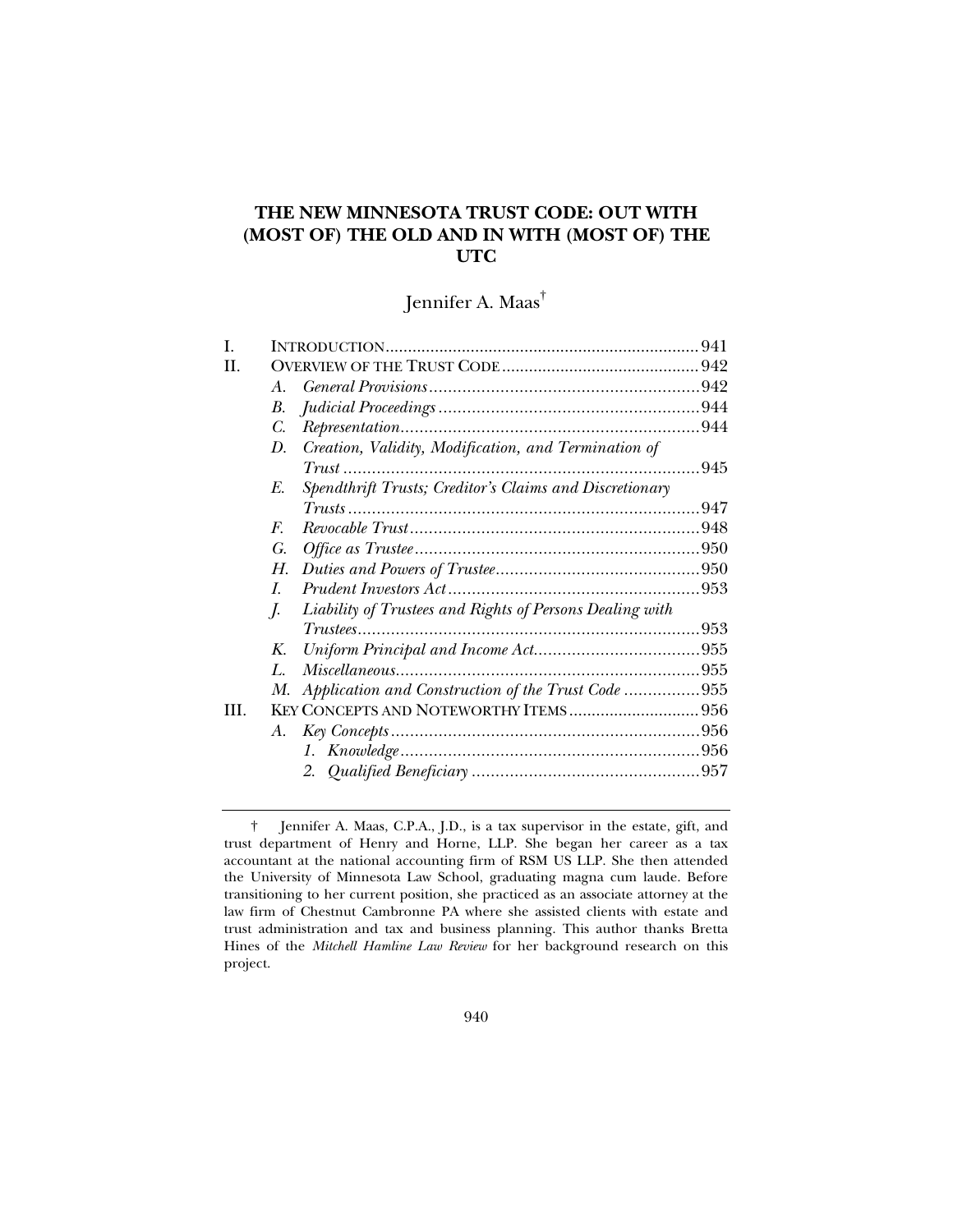#### I. INTRODUCTION

The Minnesota Legislature adopted the Minnesota Trust Code during its 2015 session.<sup>1</sup> With the adoption of the Trust Code, Minnesota joins thirty-one other states and the District of Columbia that have enacted a version of the Uniform Trust Code  $(UTC)$ .

 <sup>1.</sup> For a detailed discussion of the history of the events leading up to the enactment of the Trust Code, see Christopher Hunt, *A New Day in Minnesota Trust Law*, BENCH & B. MINN. (July 10, 2015), http://mnbenchbar.com /2015/07/trustlaw.

 <sup>2.</sup> ALA. CODE ANN. §§ 19-3B-101 to -1305 (West, Westlaw through Act 2016- 83 of the 2016 Reg. Sess.); ARIZ. REV. STAT. ANN. §§ 14-10101 to -11102 (West, Westlaw through Second Reg. Sess. of the 52d Leg.); ARK. CODE ANN. §§ 28-73-101 to -1106 (West, Westlaw through 2015 Reg. Sess. and 2015 1st Ex. Sess. of the 90th Ark. Gen. Assemb.); D.C. CODE ANN. §§ 19-1301.01 to -1311.03 (West, Westlaw through Mar. 31, 2016); FLA. STAT. ANN. §§ 736.0101–.1303 (West, Westlaw through 2016 2d Reg. Sess. of the 24th Leg.); KAN. STAT. ANN. §§ 58a-101 to -1107 (West, Westlaw through the 2015 Reg. Sess.); KY. REV. STAT. ANN. §§ 386B.1-010 to .11-050 (West, Westlaw through ch. 5 of the 2016 Reg. Sess.); ME. REV. STAT. ANN. tit. 18-B, §§ 101–1104 (West, Westlaw through ch. 402 of the 2015 Second Reg. Sess. of the 127th Leg.); MD. CODE ANN., EST. & TRUSTS §§ 14.5-101 to -1006 (West, Westlaw through the 2016 Reg. Sess. of the Gen. Assemb.); MASS. GEN. LAWS ANN. ch. 203E (West, Westlaw through ch. 69 of the 2016 2d Ann. Sess.); MICH. COMP. LAWS ANN. §§ 700.7101–7913 (West, Westlaw through P.A. 2016, No. 60 of the 2016 Reg. Sess., 98th Leg.); MINN. STAT. §§ 501C.0101–.1304 (Supp. 2015); MISS. CODE ANN. §§ 91-8-101 to -1206 (West, Westlaw through the end of the 2016 First Extraordinary Sess.); MO. ANN. STAT. §§ 456.1-101 to -1106 (West, Westlaw through emergency legislation approved through Feb. 18, 2016, of the 2016 Second Reg. Sess. of the 98th Gen. Assemb.); MONT. CODE ANN. §§ 72-38-101 to -1111 (West, Westlaw through the 2015 Sess.); NEB. REV. STAT. ANN. §§ 30-3801 to -38,110 (West, Westlaw through Mar. 10, 2016, of the 2d Reg. Sess. of the 104th Leg.); N.H. REV. STAT. ANN. §§ 564-B:1-101 to -B:12-1206) (West, Westlaw through ch. 10 of the 2016 Reg. Sess.); N.J. STAT. ANN. § 3b (West, Westlaw through 2016); N.M. STAT. ANN. ch. 46A (West, Westlaw through the end of the 2d Reg. Sess. of the 52d Leg.); N.C. GEN. STAT. ANN. ch. 36C (West, Westlaw through the end of the 2015 Reg. Sess. of the Gen. Assemb.); N.D. CENT. CODE ANN. §§ 59-09-01 to 59-21-08 (West, Westlaw through ch. 484 of the 2015 Reg. Sess. of the 64th Leg. Assemb.); OHIO REV. CODE ANN. §§ 5801.01–5811.03 (West, Westlaw through files 1–52 of the 131st Gen. Assemb.); OR. REV. STAT. ANN. §§ 130.001–.910 (West, Westlaw through ch. 67 of the 2016 Reg. Sess.); 20 PA. STAT. AND CONS. STAT. ANN. §§ 7701–7799.3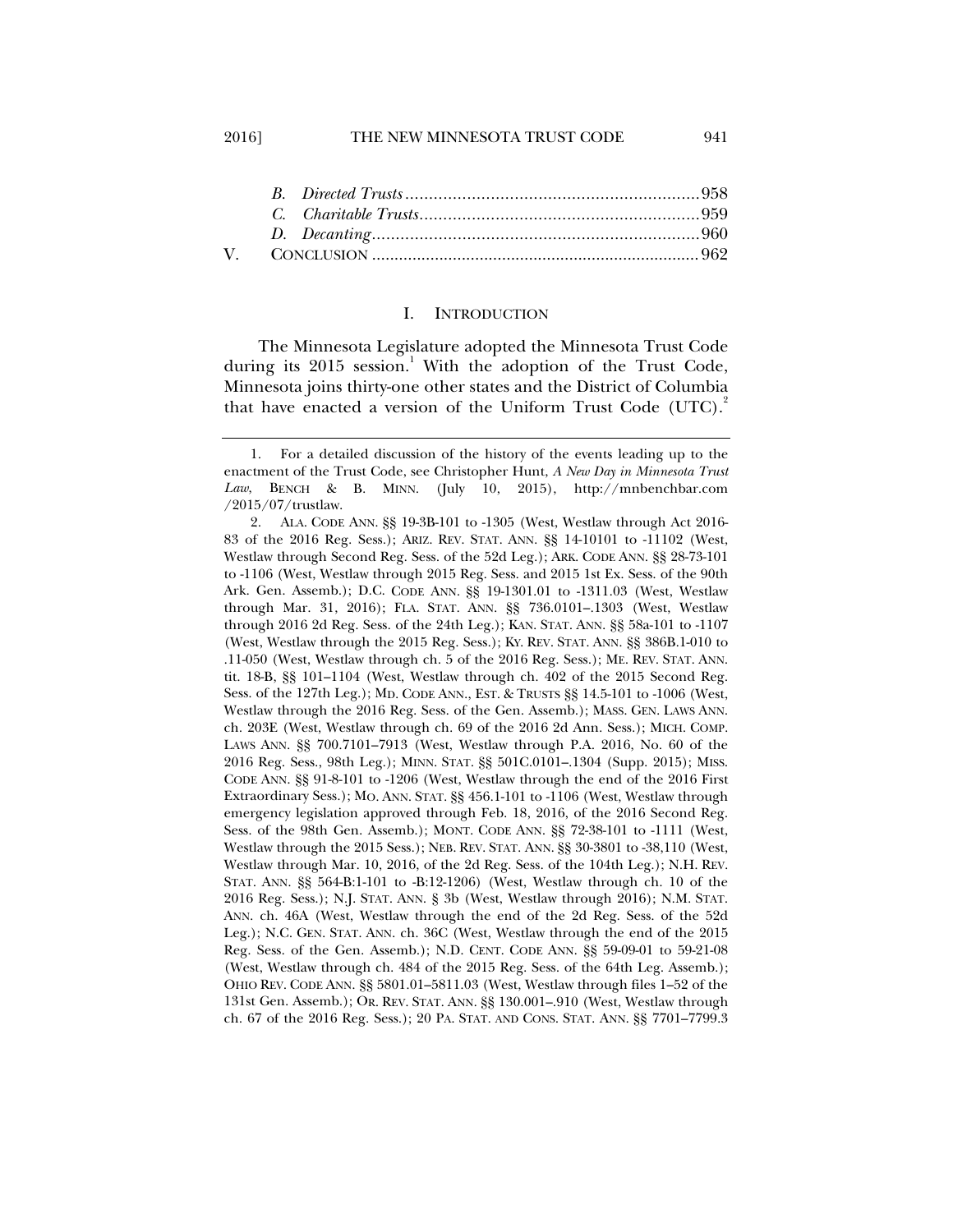The Trust Code became effective January 1, 2016, and marks a vast improvement on the existing statutes governing trusts. The Trust Code provides more guidance in the default rules that apply to trusts when the trust instrument is silent, more flexibility to modify or terminate a trust to align with the settlor's intent or deal with a change in circumstance, and more explicit directions on judicial proceedings and nonjudicial settlements.

Part II of this article provides an overview of the Trust Code. It outlines major provisions in each article of the Trust Code and notes modifications or changes to the UTC language. Part III of this article more fully discusses important concepts in the Trust Code. Part III also provides information about charitable trusts provisions that remained in Minnesota Statutes chapter 501B and about decanting under Minnesota Statutes section 502.851. Part IV of this article offers concluding remarks.

#### II. OVERVIEW OF THE TRUST CODE

#### *A. General Provisions*

Minnesota Statutes sections 501C.0101 through 501C.0112 contain general provisions and definitions that apply to all trusts governed by the Trust Code. The Trust Code applies to all express trusts, whether charitable or noncharitable, and any similar trusts created by statute, judgment, or decree.<sup>3</sup> Minnesota limits the scope of application found in the UTC by including instances when the Trust Code does not apply.<sup>4</sup> For example, the Trust Code does

<sup>(</sup>West, Westlaw through 2016 Reg. Sess. Act 4); S.C. CODE ANN. §§ 62-7-101 to -1106 (West, Westlaw through 2016 Act No. 147.); TENN. CODE ANN. §§ 35-15-101 to -1206 (West, Westlaw through 2016 Second Reg. Sess.); UTAH CODE ANN. §§ 75-7-101 to -1201 (West, Westlaw through 2015 First Spec. Sess.); VT. STAT. ANN. tit. 14A (West, Westlaw through Law No. 67 of the Adjourned Sess. of the 2015–2016 Vt. Gen. Assemb.); VA. CODE ANN. §§ 64.2-700 to -808 (West, Westlaw through the end of 2015 Reg. Sess.); W. VA. CODE ANN. ch. 44D (West, Westlaw through the 2016 Reg. Sess., S.B. 15); WIS. STAT. ANN. ch. 701 (West, Westlaw through 2015 Act 228, except for 2015 Acts 152–153, 161, 163, 170, 172, 176, 180–193, & 195–227); WYO. STAT. ANN. §§ 4-10-101 to -1103 (West, Westlaw through the 2015 Gen. Sess.).

 <sup>3.</sup> MINN. STAT. § 501C.0102(a) (Supp. 2015) (effective Jan. 1, 2016).

 <sup>4.</sup> *Compare id.* § 501C.0102(b)–(c), *with* UNIF. TRUST CODE § 102 (UNIF. LAW COMM'N 2000) (limiting the scope of the Trust Code to exclude mortgage trusts, etc., but adopting language from the UTC making "express trusts, charitable or noncharitable, and trusts created pursuant to a statute, judgment, or decree that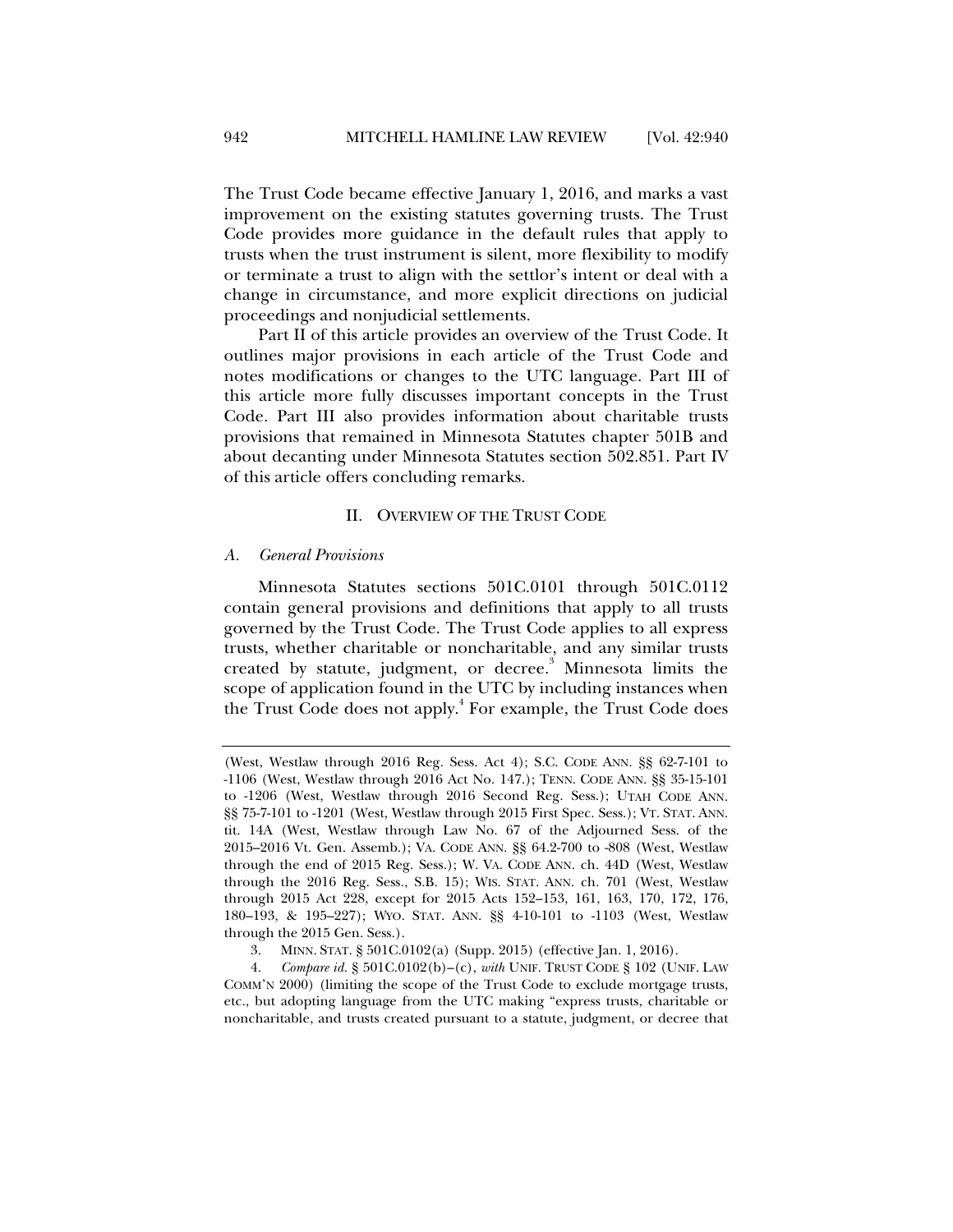not apply to mortgage trusts or voting trusts, and only in limited instances covers trusts established in connection with bonds and corporate trusts.

The Trust Code governs trusts whose settlors named Minnesota as the governing law in the trust instrument or, if the trust instrument is silent, when Minnesota has the most significant relationship to the matter at issue. $^{6}$  A settlor of a trust has the ability to alter any default provision found in the Trust Code, except mandatory rules.<sup>7</sup> A settlor cannot alter the requirements for creating a trust or create a trust with an unlawful purpose.<sup>8</sup> A settlor also cannot alter the statute of limitations, jurisdictional, or venue decisions or restrict the court's ability to modify or terminate a trust.<sup>9</sup> A trustee must act in good faith and administer the trust according to the trust instrument and cannot be exculpated in certain circumstances where the trustee acts in bad faith.<sup>10</sup>

The Trust Code allows interested parties to reach nonjudicial settlement agreements "with respect to any matter involving a trust" as long as the agreement does not violate "a material purpose of the trust."<sup>11</sup> Prior Minnesota law only allowed nonjudicial settlements to resolve the approval of an accounting, the resignation of a trustee, the determination of the trustee's compensation, the transfer of the trust's situs, and the termination of a noncharitable trust when the trust's fair market value was less than  $$50,000$ .<sup>12</sup> The expanded provision in the Trust Code reduces trust administration costs because noncontested issues can be settled outside of court.

Finally, the general provisions contain definitions, including the key concepts of "knowledge" and "qualified beneficiaries." These key concepts are discussed in Part III of this article.

10. *Id.*

requires the trust to be administered in the manner of an express trust" subject to the Trust Code).

 <sup>5.</sup> MINN. STAT. § 501C.0102(b)–(c).

 <sup>6.</sup> *Id*. § 501C.0107.

 <sup>7.</sup> *See id*. § 501C.0105. Minnesota did not adopt Uniform Trust Code section 105(b)(8) and (9) as mandatory rules. *See* UNIF. TRUST CODE § 105.

 <sup>8.</sup> MINN. STAT. § 501C.0105.

 <sup>9.</sup> *Id.* 

 <sup>11.</sup> *Id*. § 501C.0111(b)–(c).

 <sup>12.</sup> MINN. STAT. § 501B.154 (2014) (repealed 2015).

 <sup>13.</sup> *See* MINN. STAT. § 501C.104 (knowledge); *id.* § 501C.103(m) (qualified beneficiary).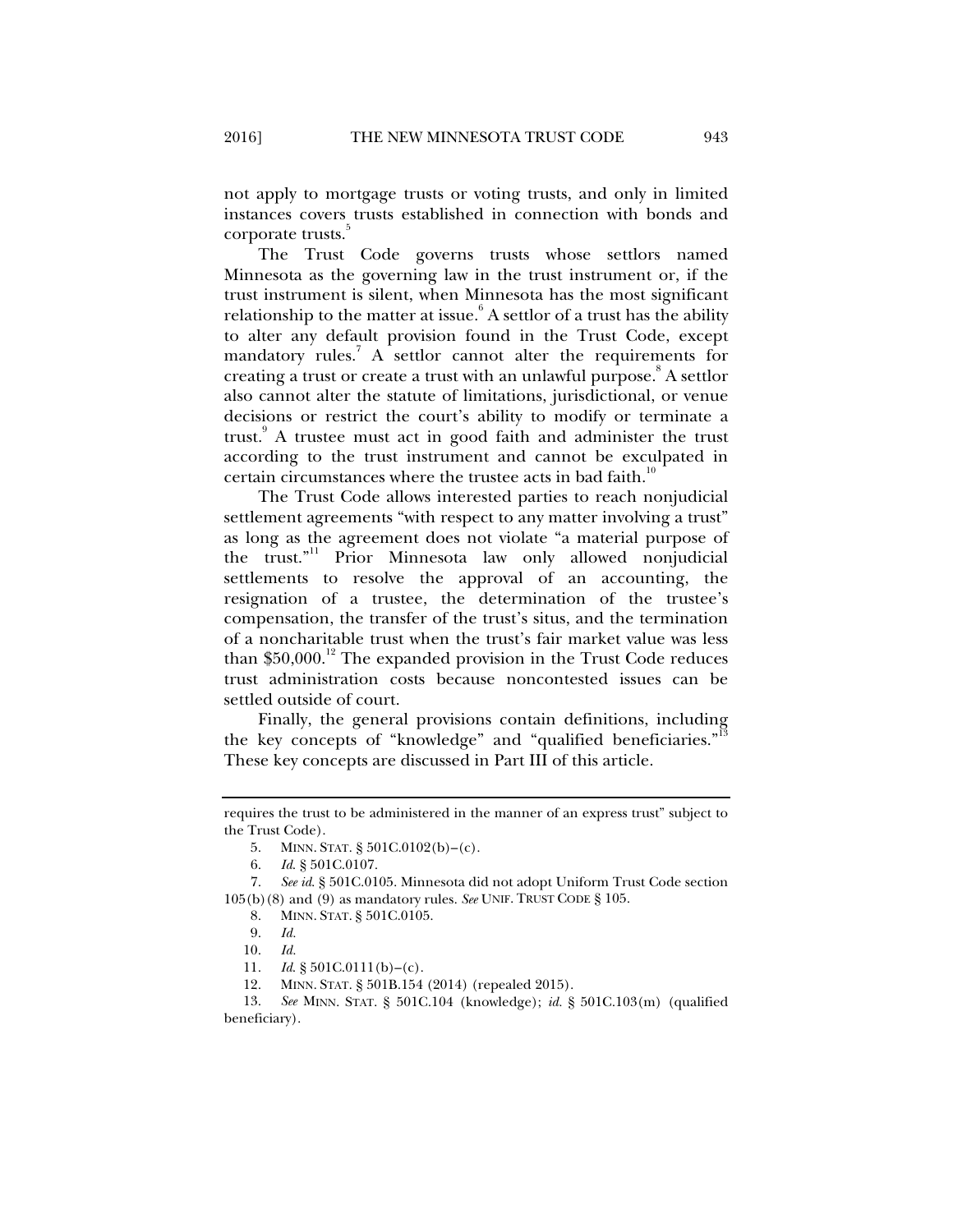#### *B. Judicial Proceedings*

Minnesota Statutes sections 501C.201 through 501C.0208 deal with judicial proceedings in trust matters. These sections greatly expand on the former law and make it easier for practitioners to understand what is required of them when bringing a lawsuit on behalf of an "interested person."<sup>14</sup>

Any "interested person" can petition the court for an order relating to the subject matters outlined in section 501C.0202 of the Trust Code.<sup>15</sup> The Trust Code allows the petitioning party to specify in its petition whether a proceeding will be an in rem proceeding or an in personam proceeding.<sup>16</sup> If the petitioner fails to specify the type of jurisdiction it is invoking, in rem jurisdiction is presumed.<sup>17</sup> In rem jurisdiction provides for continuing jurisdiction, while in personam jurisdiction does not.<sup>18</sup> Different notice and appellate requirements apply based on the type of proceeding.<sup>1</sup>

Under prior Minnesota law, all proceedings involving a trust were in rem proceedings. $20^{\circ}$  Under the UTC, the basis of jurisdiction is in personam jurisdiction.<sup>21</sup> Since the Trust Code now provides for either basis of jurisdiction, this article of the Trust Code differs substantially from the UTC in order to facilitate the dual track for court jurisdiction.<sup>22</sup>

#### *C. Representation*

Minnesota Statutes sections 501C.0301 through 501C.0305 outline who can represent and bind other parties. Notice given to a valid representative has the same effect as if notice were given directly to the person entitled to receive the notice.<sup>23</sup> A representative may bind a represented person, unless the

 <sup>14.</sup> *Compare, e.g.*, *id*. §§ 501C.0201–.0208 (Supp. 2015), *with* MINN. STAT. §§ 501B.16–.25 (2014) (repealed 2015).

 <sup>15.</sup> MINN. STAT. § 501C.0201 (Supp. 2015); *see also id.* § 501C.0201(b) (providing a definition of an interested person).

 <sup>16.</sup> *Id*. § 501C.0201(c).

 <sup>17.</sup> *Id*. § 501C.0201(c)(1).

 <sup>18.</sup> *Id*. § 501C.0201(c)(2)–(3).

 <sup>19.</sup> *Id*. §§ 501C.0203–.0204.

 <sup>20.</sup> MINN. STAT. § 501B.24 (2014) (repealed 2015).

 <sup>21.</sup> UNIF. TRUST CODE § 201 (UNIF. LAW COMM'N 2000).

 <sup>22.</sup> *Compare* MINN. STAT. §§ 501C.0201–.0208 (Supp. 2015), *with* UNIF. TRUST CODE §§ 201–04.

 <sup>23.</sup> *Id*. § 501C.0301(a).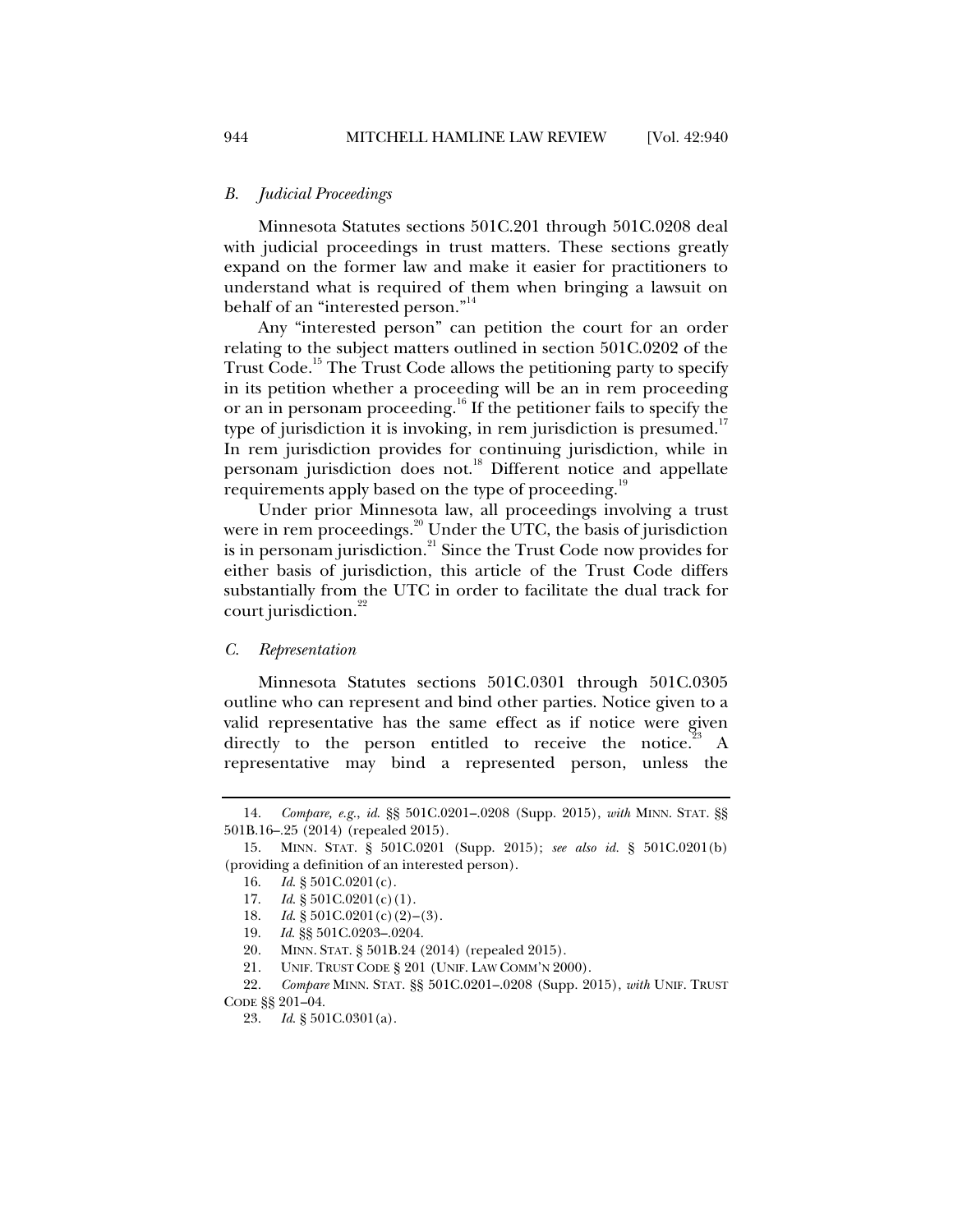represented person affirmatively objects before the representative's consent would otherwise have been effective.  $24$  A person designated in a trust instrument to receive information from a trustee is the representative of all trust beneficiaries with respect to the statute of limitations period outlined in section 501C.1005 of the Trust  $Code.<sup>25</sup>$ 

A general power holder, or any party who could terminate the interests of another party, represents the party whose interests could be terminated.<sup>26</sup> Court-appointed representatives, such as a personal representative or a conservator, are representatives for those to whom they serve in a fiduciary capacity but only to the extent that there is no conflict.<sup>27</sup> An attorney-in-fact represents the principal.28 If a minor is otherwise unrepresented, his or her parents can represent the minor. $^{29}$  When parents disagree about the representation of a minor beneficiary, the Trust Code gives priority to the parent-beneficiary who is a lineal descendant of the settlor.<sup>30</sup> In the absence of any other legal representative, a person having a substantially identical interest to the unrepresented person can represent the unrepresented person's interest, as long as no conflict of interest exists.<sup>31</sup> The court can also act on behalf of an unrepresented person in an in rem proceeding or appoint a representative for an unrepresented person in any other matter.<sup>32</sup>

#### *D. Creation, Validity, Modification, and Termination of Trust*

A settlor can create a trust for any lawful purpose if the settlor has capacity, intends to create a trust, specifies duties for the

31. *Id*. § 501C.0304.

 <sup>24.</sup> *Id*. § 501C.0301(b).

 <sup>25.</sup> *Id*. § 501C.0301(e)

 <sup>26.</sup> *Id*. § 501C.0302. *But see id*. § 501C.0301(d) (limiting a settlor from representing and binding beneficiaries of an irrevocable trust with respect to a termination or modification of said trust under § 501C.0411(a)).

 <sup>27.</sup> *Id*. § 501C.0303.

 <sup>28.</sup> *Id.* § 501C.0303(a)(2). *But see id*. §§ 501C.0411(a), .0602(e) (limiting an attorney-in-fact from representing a principal unless the power of attorney document expressly authorizes the attorney-in-fact to act on the settlor's behalf with respect to irrevocable trust terminations or modifications and revocations, amendments, or distributions of trust property from a revocable trust).

 <sup>29.</sup> *Id*. § 501C.0303(a)(5).

 <sup>30.</sup> *Id.* § 501C.0303(b)(2).

 <sup>32.</sup> *Id*. § 501C.0305(a).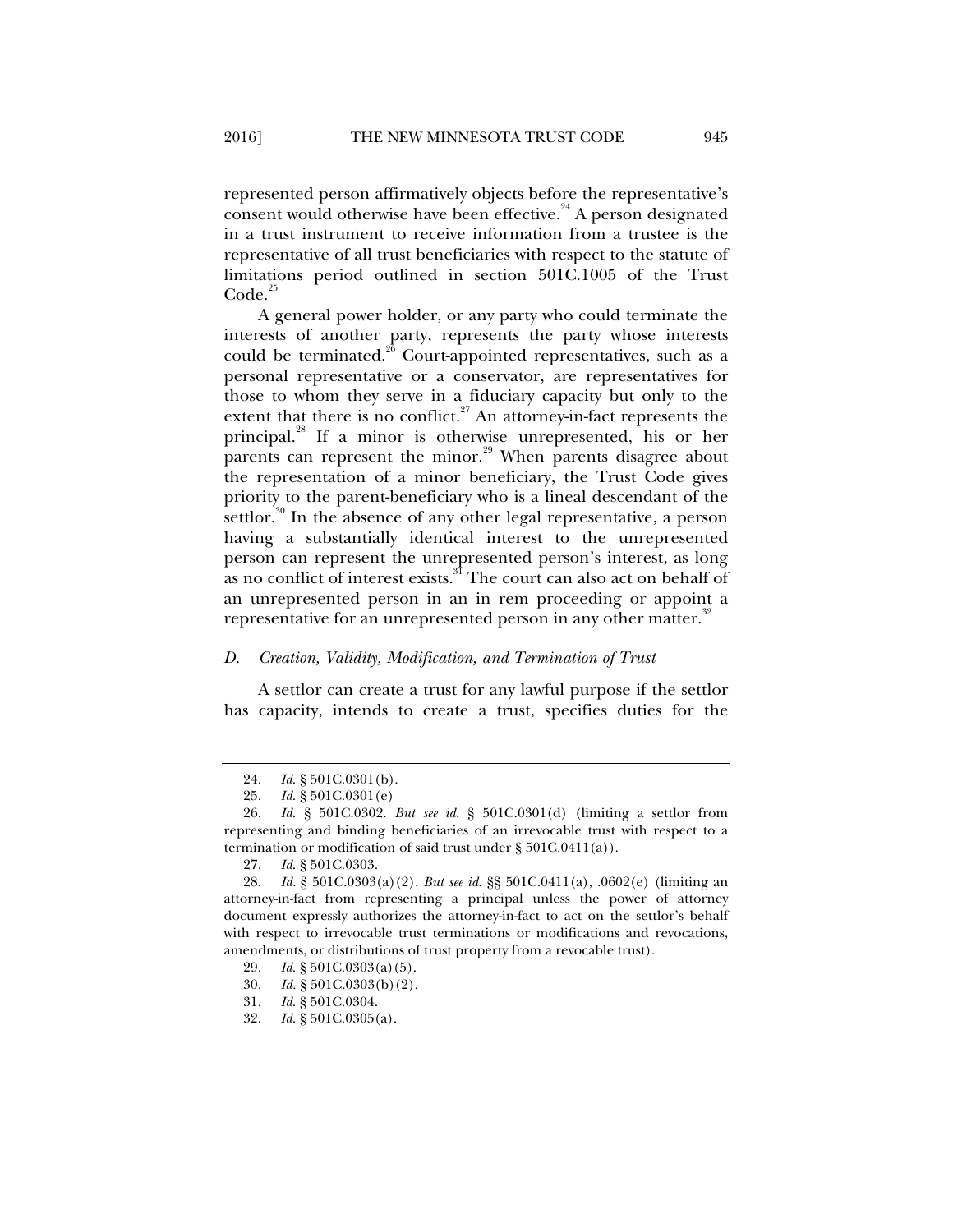trustee to perform, and names a definite beneficiary.<sup>33</sup> There are two exceptions to the requirement that the trust have a definite beneficiary. First, a power granted to a trustee to select beneficiaries from an indefinite class does not defeat the trust, as long as the power is exercised within a reasonable time.<sup>34</sup> Second, a noncharitable trust without an ascertainable beneficiary, but an otherwise valid purpose, may be enforceable for up to twenty-one years.<sup>35</sup> The Trust Code did not adopt UTC section 408, which allows a settlor to create a trust for his or her pet. The Minnesota State Bar Association Animal Law Section is championing efforts for the enactment of a similar provision.<sup>36</sup> Except in limited situations, oral trusts whose terms are established by clear and convincing evidence are enforceable.<sup>37</sup>

The previous Minnesota trust statutes provided no guidance on when a court could terminate or modify a noncharitable trust. The Trust Code remedies this deficiency by specifying when a court can modify or terminate a noncharitable trust. A noncharitable irrevocable trust can be modified or terminated with the consent of the settlor and all beneficiaries, even if it is inconsistent with a material purpose of the trust.<sup>38</sup> A noncharitable irrevocable trust can be modified or terminated with the consent of all the beneficiaries if a court concludes that this is not inconsistent with a material purpose of the trust.<sup>39</sup> Even if one or more beneficiaries object, the court may still modify or terminate the trust if the nonconsenting beneficiaries' interests can be adequately protected.<sup>40</sup> A spendthrift provision may be considered by the court when deciding whether to modify or terminate a trust but does not, by itself, prevent the court from modifying or terminating the  $trust.<sup>41</sup>$ 

One goal of the Trust Code is to act in accordance with the settlor's wishes and this goal is considered by the court when

 <sup>33.</sup> *Id*. §§ 501C.0402–.0403.

 <sup>34.</sup> *Id*. § 501C.0402(c).

 <sup>35.</sup> *Id*. § 501C.0409(1).

<sup>36</sup>*. See* S.F. 1196, 89 Leg., Reg. Sess. (Minn. 2015); *see also* William J. Berens et al., *An Overview of Minnesota's New Trust Law*, *in* 2 41ST ANNUAL PROBATE AND TRUST SECTION CONFERENCE 15–16 (2015).

 <sup>37.</sup> MINN. STAT. § 501C.0407.

 <sup>38.</sup> *Id.* § 501C.0411(a).

 <sup>39.</sup> *Id.* § 501C.0411(b).

 <sup>40.</sup> *Id.* § 501C.0411(e).

 <sup>41.</sup> *Id.* § 501C.0411(c).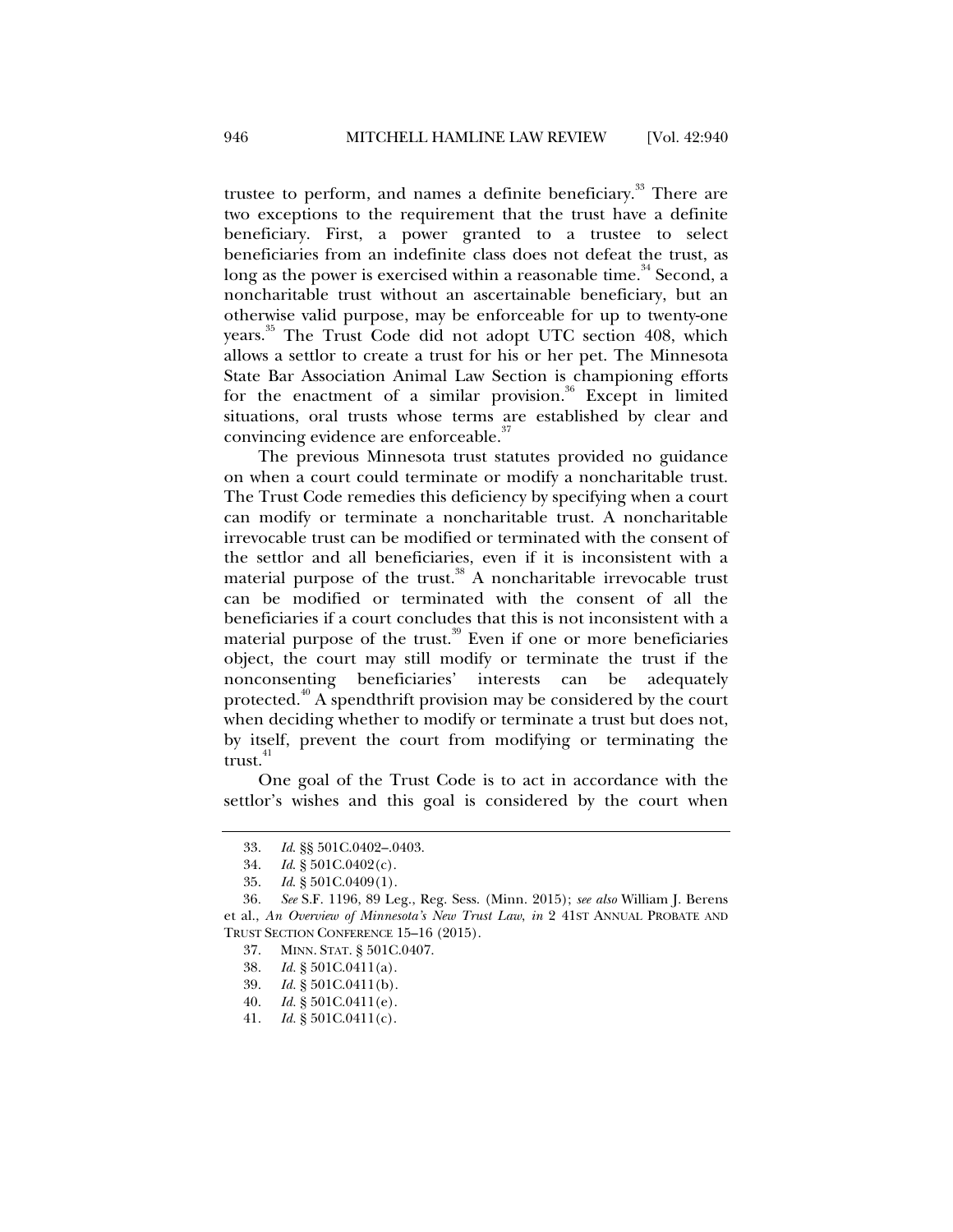making modifications to, or terminations of, trusts. The court can modify or terminate a trust to deal with unanticipated circumstances, if it determines that modification or termination will further the settlor's probable intent.<sup>42</sup> The court can reform a trust to correct a mistake if the settlor's probable intention is proved by clear and convincing evidence.<sup>43</sup> It can also modify a trust, including retroactive modification, to achieve the settlor's tax objectives.<sup>44</sup>

Another goal of the Trust Code is to prevent waste and inefficiencies. The trustee can unilaterally terminate a trust, after notice to the qualified beneficiaries, if the total value of the trust is less than \$50,000 and the trustee concludes that the value of the trust property is insufficient to justify continuing administration.<sup>45</sup> The trustee can also combine or separate trusts, after notice to the qualified beneficiaries, if the result does not impair the beneficiaries' rights or hinder the trust's purposes.<sup>46</sup> The court can terminate a trust or remove and appoint a successor trustee if the costs of trust administration are excessive relative to the value of the trust property.<sup>47</sup>

#### *E. Spendthrift Trusts; Creditor's Claims and Discretionary Trusts*

Spendthrift provisions restrict voluntary and involuntary transfers.48 The Trust Code deals with spendthrift provisions and creditor's rights in Minnesota Statutes sections 501C.0502 through .0507. Minnesota has strong protections for beneficiaries relative to other states because the Trust Code did not adopt UTC section 503. UTC section 503 allows some creditor claims, such as child or spousal support or federal and state creditors, to defeat the protections of spendthrift provisions. Under the Trust Code, creditors cannot compel a distribution from the trust to a beneficiary unless the trust provides for mandatory distributions

 <sup>42.</sup> *Id.* § 501C.0412(a).

 <sup>43.</sup> *Id.* § 501C.0415.

 <sup>44.</sup> *Id.* § 501C.0416.

 <sup>45.</sup> *See id.* § 501C.0414(a); *cf.* MINN. STAT. § 501B.154 (2014) (repealed 2015) (explaining how termination is allowed in this instance only by nonjudicial settlement agreement).

 <sup>46.</sup> MINN. STAT. § 501C.0417 (Supp. 2015).

 <sup>47.</sup> *Id.* § 501C.0414(b).

 <sup>48.</sup> *Id.* § 501C.0502. A spendthrift provision is only valid if it encompasses voluntary and involuntary transfers. *See id.* § 501C.0502(a)(1).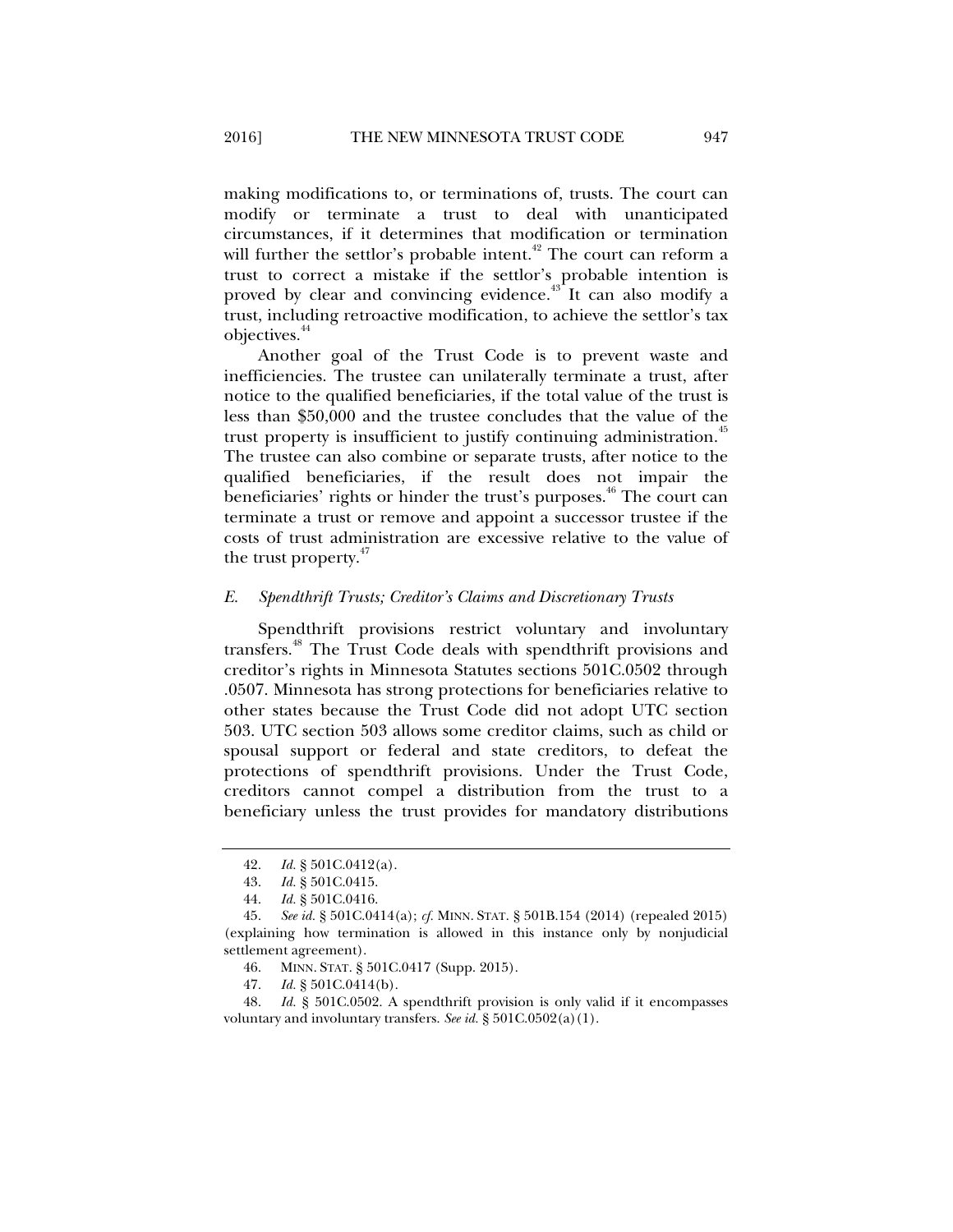and the trustee fails to make the distribution within a reasonable time after the designated distribution date<sup> $49$ </sup> or when the beneficiary is also the trustee and the terms of the trust grant the trustee-beneficiary the power to make discretionary distributions that are not limited by an ascertainable standard.<sup>50</sup>

Property in a settlor's revocable trust is subject to claims by the settlor's creditors during the settlor's lifetime.<sup>51</sup> Property in a settlor's revocable trust is also subject to creditor claims at the settlor's death, if the probate estate is insufficient to satisfy all claims. $52$  Prior Minnesota law was silent on whether creditors were able to collect against assets in a settlor's revocable trust after the settlor's death.<sup>53</sup> With revocable trusts being used as a common will substitute, the inclusion of a provision resolving this issue was a necessary part of the Trust Code. The selected provision ensures that decedents who failed to plan their estate are not unfairly penalized relative to decedents who created trusts; it also ensures that creditors receive payment for the goods or services that they provided to the decedent.<sup>54</sup>

Property in an irrevocable trust is subject to claims by the settlor's creditors only to the extent that distributions can be made to or for the settlor's benefits.<sup>55</sup> The Trust Code does not adopt UTC section 505(b), which allows creditors to reach property subject to withdrawal by a person holding a general power of appointment. The exclusion of UTC section 505(b) provides yet another beneficiary-favorable provision relative to creditor rights.

#### *F. Revocable Trust*

To create a revocable trust, a settlor must have the same capacity required to make a will. $56$  Unless the trust specifies

<sup>49.</sup> *Id.* § 501C.0506.<br>50. *Id.* § 501C.0504.

 <sup>50.</sup> *Id.* § 501C.0504.

 <sup>51.</sup> *Id.* § 501C.0505(1).

 <sup>52.</sup> *Id.* § 501C.0505(3). The Minnesota Uniform Probate Code (MINN. STAT. ch. 524 (2014 & Supp. 2015)) and the old Minnesota trust statutes (MINN. STAT. ch. 501B (2014) (repealed 2015)) provide no guidance on whether property of a settlor's revocable trust is subject to claims of the settlor's creditors at death.

 <sup>53.</sup> *See generally* MINN. STAT. ch. 501B (repealed 2015).

 <sup>54.</sup> *See id.* § 501C.0505.

 <sup>55.</sup> *Id.* § 501C.0505(2).

 <sup>56.</sup> *Id.* § 501C.0601; *see also In re* Estate of Forsythe, 221 Minn. 303, 306, 22 N.W.2d 19, 22 (1946) ("The law is well settled that mental capacity of a testatrix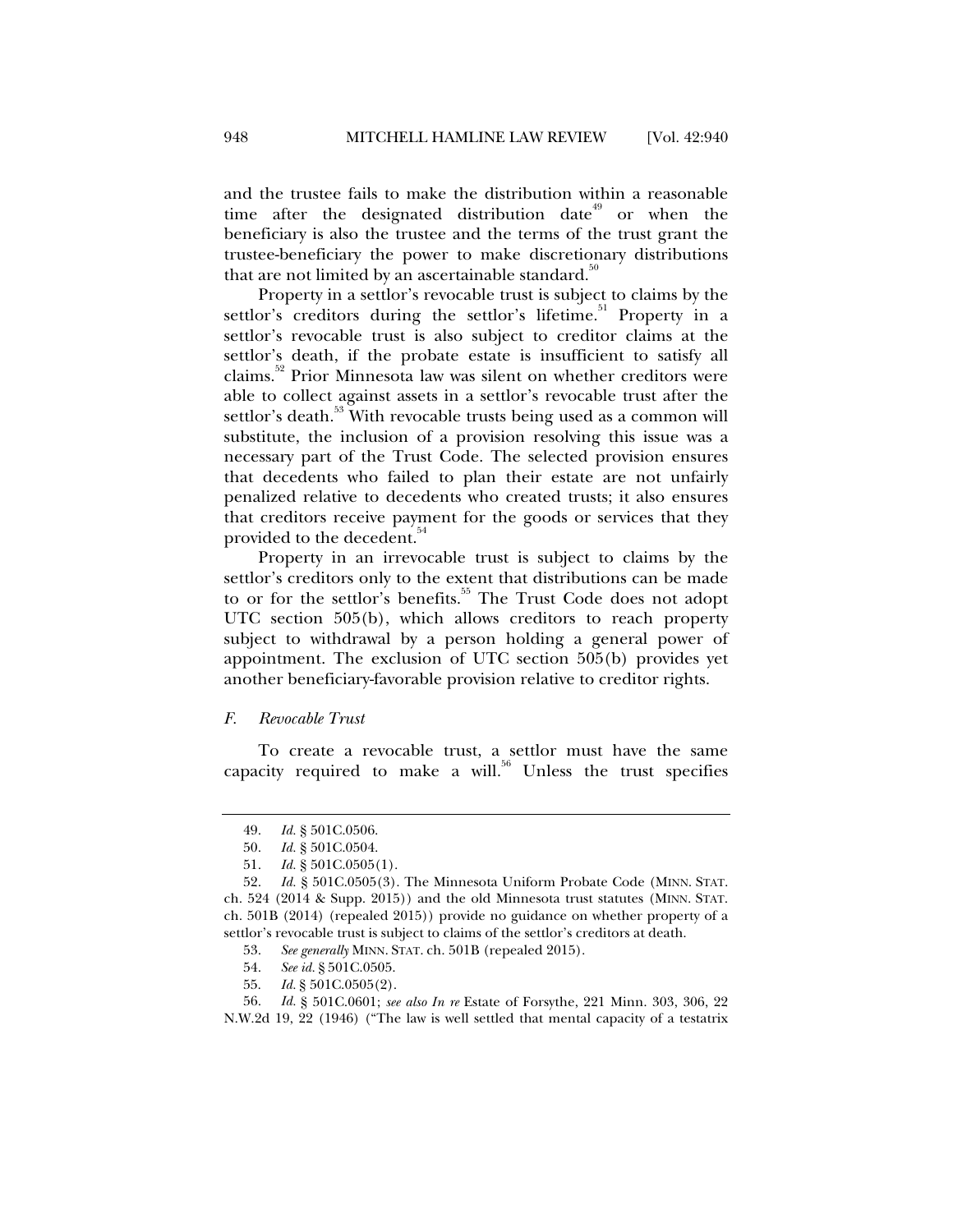otherwise, it is presumed to be irrevocable under the Trust Code, which differs from the UTC's default of revocability but codifies prior Minnesota case law based on the Restatement (Second) of Trusts.<sup>57</sup> In situations where a revocable trust has more than one settlor and consists of community property, it can be revoked by either spouse but can only be amended by joint action.<sup>58</sup> Where the trust consists of separate property, each settlor may revoke or amend the trust without the consent of the other settlor relative to the separate property the settlor has contributed.<sup>59</sup> A person wishing to contest the validity of a revocable trust must do so:

[W]ithin the earlier of three years after the settlor's death; or 120 days after the trustee sent the person a copy of the trust instrument and a notice informing the person of the trust's existence, of the trustee's name and address, and of the time allowed for commencing a proceeding.<sup>8</sup>

If the trust is found to be invalid, the beneficiary is liable to return any distribution, to the extent the validity applies to that distribution. $61$  The trustee is not liable for making the distribution unless he knows of a pending judicial proceeding contesting the validity or he has received notice of a possible judicial proceeding to contest validity, set to commence within sixty days after notification.<sup>62</sup>

- 58. MINN. STAT. § 501C.0602(b)(1).
- 59. *Id.* § 501C.0602(b)(1).
- 60. *Id.* § 501C.0605(a).

 61. *See id.* § 501C.0605(c). While the statute does not explicitly address what happens if the beneficiary no longer has the asset(s) distributed, it is likely that the law of restitution would apply, based on the comments to section 604 of the UTC. Therefore, the beneficiary would still remain liable to return value equal to the improperly distributed amounts, even if the beneficiary no longer possesses the actual property distributed from the trust. *See* UNIF. TRUST CODE § 604.

sufficient to make a valid will requires that at the time of making the will she 'must understand the nature, situation and extent of her property and the claims of others upon her bounty, or her remembrance, and she must be able to hold these things in her mind long enough to form a rational judgment concerning them.'" (quoting *In re* Estate of Jernberg, 153 Minn. 458, 460, 190 N.W. 990, 991 (1922))).

 <sup>57.</sup> *Compare* MINN. STAT. § 501C.0602(a) (Supp. 2015), *with* UNIF. TRUST CODE § 602(a) (UNIF. LAW COMM'N 2000), *and* Dorcy v. First Trust Co. (*In re* Trust of Schroll), 297 N.W.2d 282, 284 (Minn. 1980) (citing RESTATEMENT (SECOND) OF TRUSTS §§ 330–33 (AM. LAW INST. 1959)).

 <sup>62.</sup> MINN. STAT. § 501C.0605(b).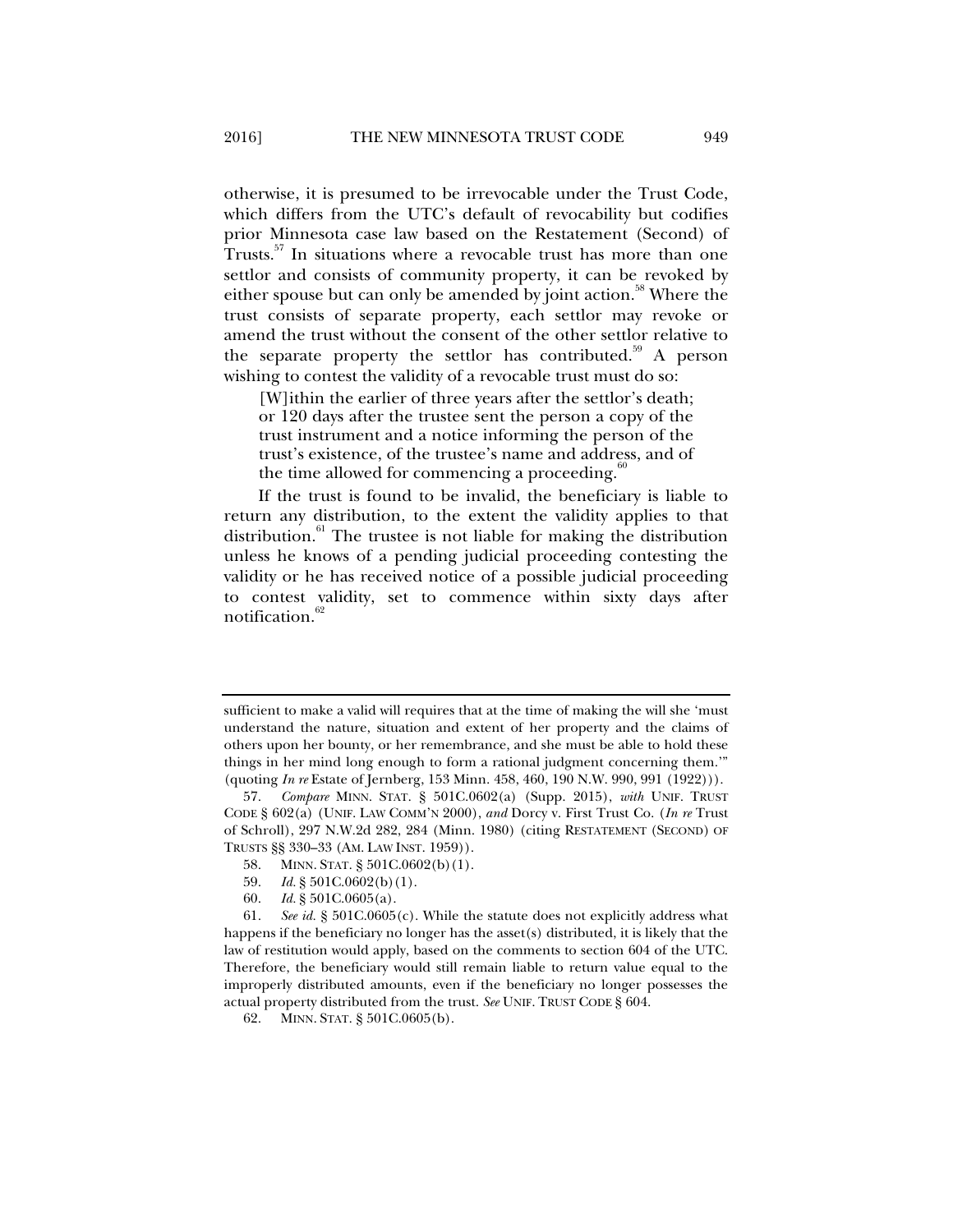#### *G. Office as Trustee*

Minnesota Statutes sections 501C.0705 through 501C.0709 deal with the office of trustee, including vacancies, resignations, removals, and compensation of trustees.<sup>63</sup> A trustee may accept a trusteeship by complying with the acceptance terms in the trust instrument or by taking actions consistent with acceptance of the trusteeship.<sup>64</sup> When a vacancy in trusteeship occurs and at least one trustee remains in office, the vacancy need not be filled.<sup>65</sup> If a vacancy is required to be filled, section  $501C.0704(c)$  provides the order of priority.<sup>66</sup> Co-trustees must act by majority decision, unless otherwise specified in the trust instrument or in the case of an emergency.

A trustee may resign upon notice to the qualified beneficiaries, settlor (if living), and co-trustees, or with court approval.<sup>88</sup> The removal provisions of the Trust Code track the removal provisions in the former Minnesota statute.<sup>69</sup> A trustee is entitled to reasonable compensation if the trust instrument does not specify the trustee's compensation and is also entitled to reimbursement for expenses of trust administration.<sup>70</sup>

#### *H. Duties and Powers of Trustee*

Minnesota Statutes sections 501C.0801 through 501C.0817 define the trustee's duties and powers. A trustee's duties include the duty to administer the trust in good faith, the duty of loyalty, the duty of impartiality, the duty of prudent administration, and

 <sup>63.</sup> *Id.* §§ 501C.0705–.0709.

<sup>64.</sup> *Id.*  $\S 501C.0701(a)(1)-(2)$ .

 <sup>65.</sup> *Id.* § 501C.0704(b).

 <sup>66.</sup> Minnesota Statutes section 501C.0704(c) provides the following order of priority for a noncharitable trust: (1) a person designated in the terms of the trust, (2) a person appointed by unanimous agreement of the qualified beneficiaries, (3) a person appointed pursuant to a nonjudicial settlement agreement, and (4) a person appointed by the court. *See id*. § 501C.0704(c).

 <sup>67.</sup> *Id.* § 501C.0703. Under prior Minnesota common law, trustees were required to act by unanimous consent. *See* MINN. CONTINUING LEGAL EDUC., MINNESOTA TRUST ADMINISTRATION DESKBOOK 8–7 (Sheryl G. Morrison & Robert W. Mairs eds., 3d ed. 2014).

 <sup>68.</sup> MINN. STAT. § 501C.0705.

 <sup>69.</sup> *Compare id.* § 501C.0706, *with* MINN. STAT. § 501B.16(9) (2014) (repealed 2015).

 <sup>70.</sup> MINN. STAT. §§ 501C.0708–.0709 (Supp. 2015).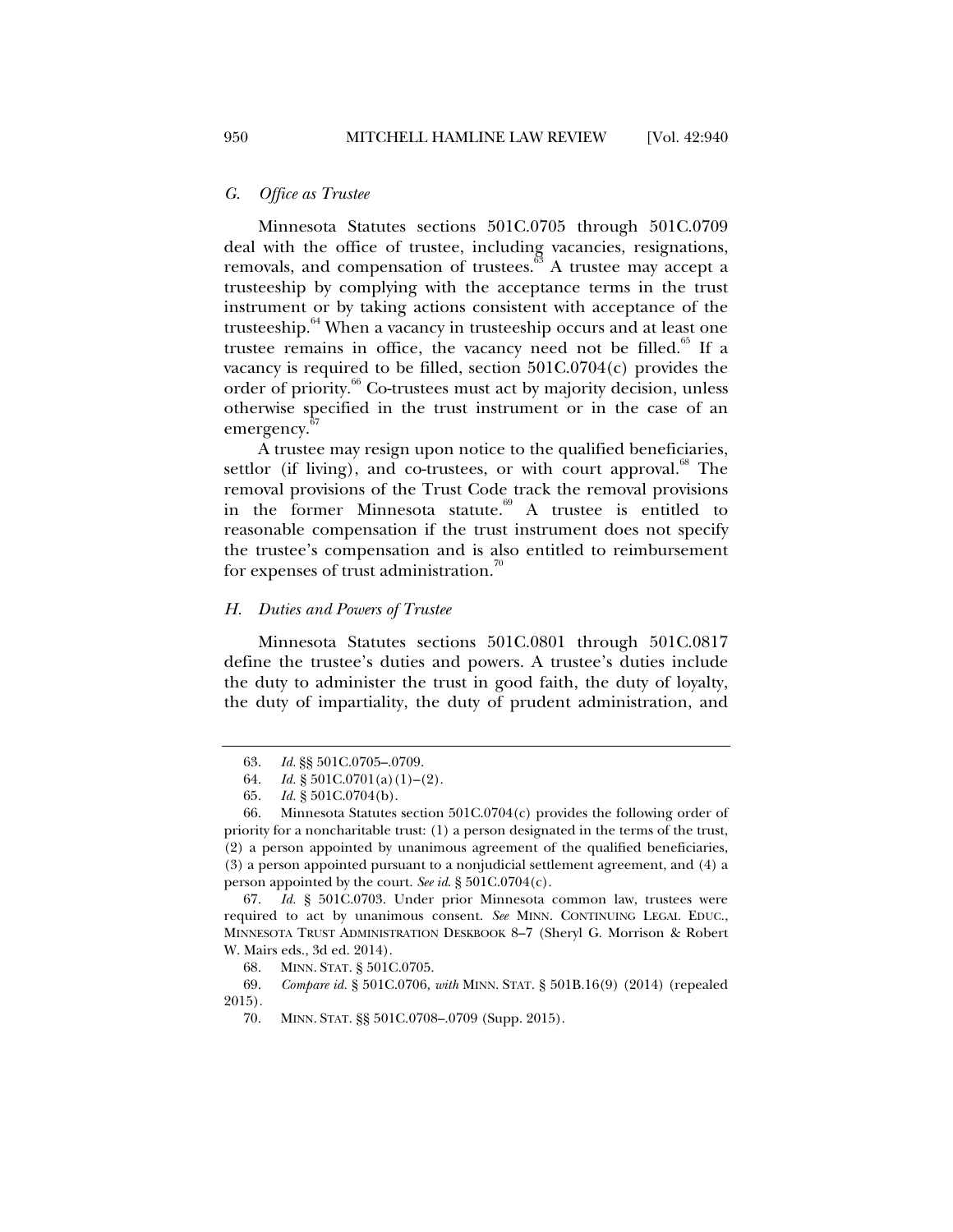the duty to keep adequate records and make reports to the beneficiaries of the trust.<sup>7</sup>

The duty to administer the trust in good faith requires the trustee to abide by the terms and purposes of the trust and in the interest of the beneficiaries.<sup>72</sup> This duty is mandatory and cannot be altered by the terms of the trust.<sup>73</sup>

The duty of loyalty means that the trustee cannot place his or her interest above the beneficiaries' interests.<sup>74</sup> A beneficiary can void a transaction resulting from the trustee's breach of the duty of loyalty unless the terms of the trust, the court, or the beneficiaries authorize the transaction.75 Certain transactions entered into by the trustee are presumed to be effected by a conflict, such as transactions between the trustee and his or her close relatives or a controlled corporation.<sup>76</sup>

The duty of impartiality requires the trustee to administer the trust in a manner that gives "due regard" to all beneficiaries' interests.<sup>77</sup> The duty of prudent administration requires the trustee to administer the trust as a prudent person would, with "reasonable care, skill, and caution."78 Minnesota did not adopt UTC section 806, which would require a trustee with special skills or expertise to administer the trust with a heightened level of care and skill.<sup>79</sup>

The trustee has a duty to maintain adequate records for the trust.<sup>80</sup> The Trust Code has a more limited reporting requirement than the UTC. $81$  Under the Trust Code, a trustee must keep beneficiaries of an irrevocable trust informed about the

- 74. *Id.* § 501C.0802(a).
- 75. *Id.* § 501C.0802(b).
- 76. *Id.* § 501C.0802(c).
- 77. *Id.* § 501C.0803.
- 78. *Id.* § 501C.0804.

 79. *Compare id.* §§ 501C.0801–.0817, *with* UNIF. TRUST CODE § 806 (UNIF. LAW COMM'N 2000) (demonstrating that Minnesota's Trust Code does not require a heightened level of care in administration from a trustee with special skills or expertise).

80. MINN. STAT. § 501C.0810(a).

81. *Compare* UNIF. TRUST CODE § 813, *with* MINN. STAT. § 501C.0813.

 <sup>71.</sup> *Id.* § 501C.0801 (Duty of Good Faith); *id.* § 501C.0802 (Duty of Loyalty); *id.* § 501C.0803 (Duty of Impartiality); *id.* § 501C.0804 (Duty of Prudent Administration); *id.* § 501C.0810 (Adequate Records); *id.* § 501C.0813 (Duty to Inform and Report).

 <sup>72.</sup> *Id.* § 501C.0801.

<sup>73.</sup> *See id.* § 501C.0105(b)(2).<br>74. *Id.* § 501C.0802(a).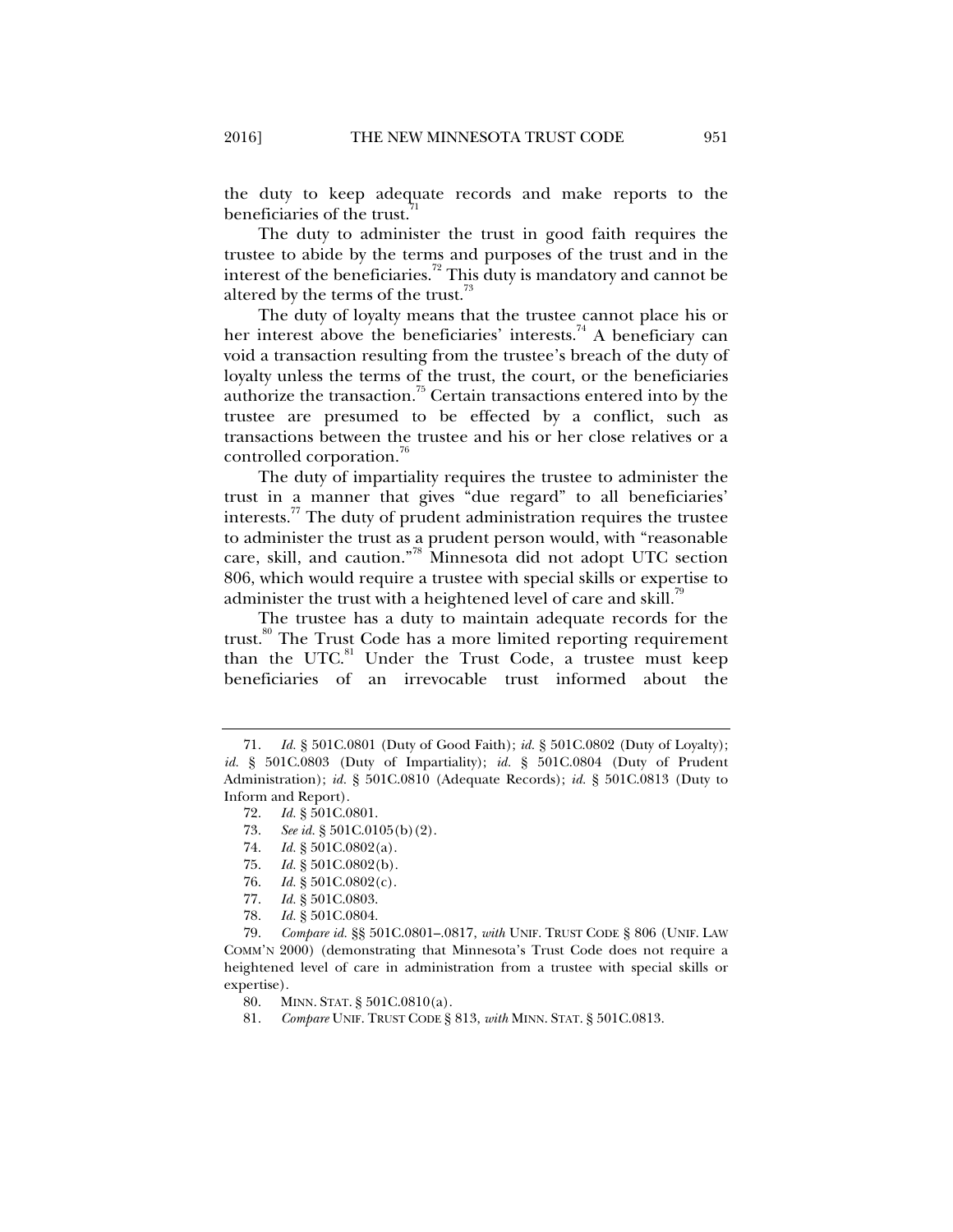administration of the trust and disclose material facts. $82$  A settlor can limit this duty by explicitly stating that this provision does not apply and by naming an alternative person—who may be the settlor—to receive reports in lieu of the qualified beneficiaries.<sup>83</sup> This limitation may be important when the settlor wishes to limit or prevent dissemination of information to one or more qualified beneficiaries or would like to keep a trust a "secret" from some or all of the beneficiaries.

Similar to the prior Minnesota statutes, the Trust Code outlines specific powers granted to a trustee.<sup>84</sup> However, the powers granted under the Trust Code apply to trustees automatically, whereas the powers outlined in section 501B.81 had to be incorporated into the trust instrument by reference.<sup>85</sup> If a settlor wishes to limit the powers granted to the trustee under the Trust Code, he or she must include a limiting provision in the trust instrument.<sup>86</sup>

The Trust Code requires the trustee to exercise discretionary powers in good faith, even if the trust terms contain words such as "absolute" or "sole."<sup>87</sup> The Trust Code continues to include a tax savings clause that prevents trust assets from being included in a trustee-beneficiary's gross estate for estate tax purposes and from being treated as a taxable gift if that trustee-beneficiary releases or exercises a power.<sup>88</sup> The tax savings clause does not apply to all trusts, including revocable trusts, trusts commonly referred to as "QTIP marital trusts," and certain trusts created on or before May 14, 1993. $\degree$ 

The provision that has advisors most excited about the Trust Code is the section allowing a settlor to create a directed trust. Directed trusts bifurcate a trustee's duties and spread the duties

 <sup>82.</sup> MINN. STAT. § 501C.0813(a).

 <sup>83.</sup> *Id.* § 501C.0813(b).

 <sup>84.</sup> *Id.* § 501C.0816.

 <sup>85.</sup> MINN. STAT. § 501B.80 (2014) (repealed 2015).

 <sup>86.</sup> MINN. STAT. § 501C.0815 (Supp. 2015).

 <sup>87.</sup> *Id.* § 501C.0814(a).

 <sup>88.</sup> *Id.* § 501C.0814(b)–(d).

 <sup>89.</sup> *Id.* § 501C.0814(d). The tax savings clause does not apply to these types of trusts because it is likely that they will already be included in the trusteebeneficiary's estate under another section of the Internal Revenue Code. *See* I.R.C. §§ 2036, 2038 (2012) (revocable trusts); *id*. § 2056 (marital trusts); *see also* MINN. STAT. § 501B.14 (2014) (repealed 2015) (providing similar provision under the prior Minnesota trust statutes).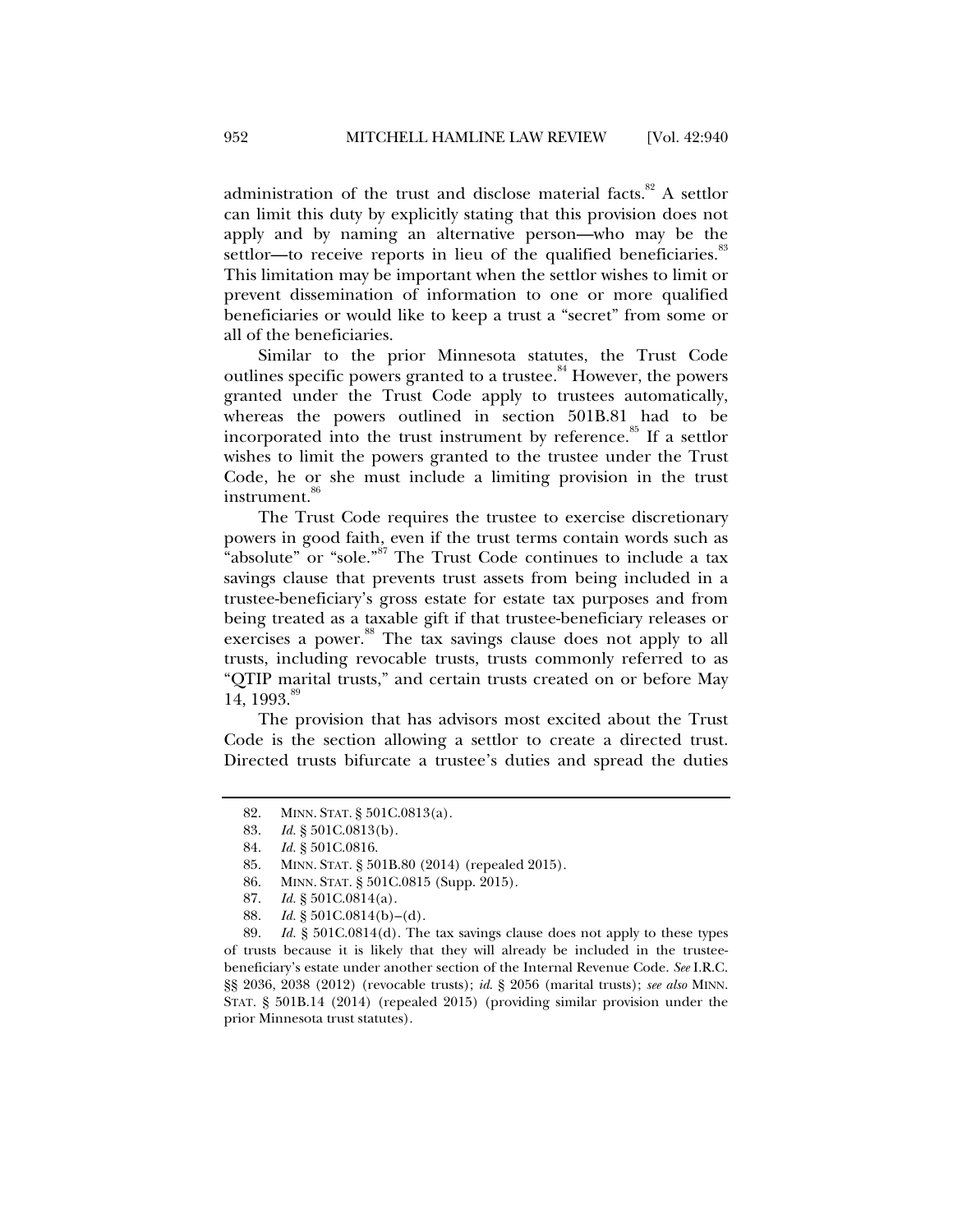amongst different people, rather than granting a trustee all powers authorized by the statutes.<sup>90</sup> Directed trusts are discussed in greater depth in Section III.B of this article.

#### *I. Prudent Investors Act*

Minnesota retained the language in the Minnesota Prudent Investors Act but renumbered it to align with the parallel UTC numbering. $91$ 

#### *J. Liability of Trustees and Rights of Persons Dealing with Trustees*

Minnesota Statutes sections 501C.1001 through 501C.1014 outline the liability of trustees and the rights of people dealing with trustees. Any violation of a duty "the trustee owes to a beneficiary is a breach of trust."<sup>92</sup> A beneficiary can consent to, release, or ratify a trustee's course of conduct, and that consent releases a trustee from liability, absent improper conduct by the trustee or the trustee's nondisclosure of a material fact. $93$  A trustee acting within the terms of the trust has no personal liability for contractual claims arising against the trust if the trustee discloses its fiduciary capacity and if the contractual terms do not provide otherwise.<sup>9</sup> Likewise, a trustee is not personally liable in tort unless the trustee is personally at fault.<sup>95</sup>

The court has a number of remedies it can grant to an injured party when a trustee breaches its fiduciary duty, including, but not limited to, removing or suspending the trustee, ordering the trustee to account, compelling the trustee to perform its duties, or ordering the trustee to provide restitution.  $96$  The court also has the discretion to award any party to a judicial proceeding involving trust administration costs and expenses related to the proceeding.

The Trust Code provides additional protections to trustees by shortening the statute of limitations for bringing an action against

 <sup>90.</sup> MINN. STAT. §§ 501C.0807–.0808 (Supp. 2015).

 <sup>91.</sup> *Compare id.* § 501C.0901, *with* MINN. STAT. § 501B.151 (2014) (repealed 2015), *and* UNIF. TRUST CODE art. 9 cmt. (UNIF. LAW COMM'N 2000).

 <sup>92.</sup> MINN. STAT. § 501C.1001(a) (Supp. 2015).

 <sup>93.</sup> *Id.* § 501C.1009.

 <sup>94.</sup> *Id.* § 501C.1010(a).

<sup>95.</sup> *Id.* § 501C.1010(b).<br>96. *Id.* § 501C.1001(b).

*Id.* § 501C.1001(b).

 <sup>97.</sup> *Id.* § 501C.1004.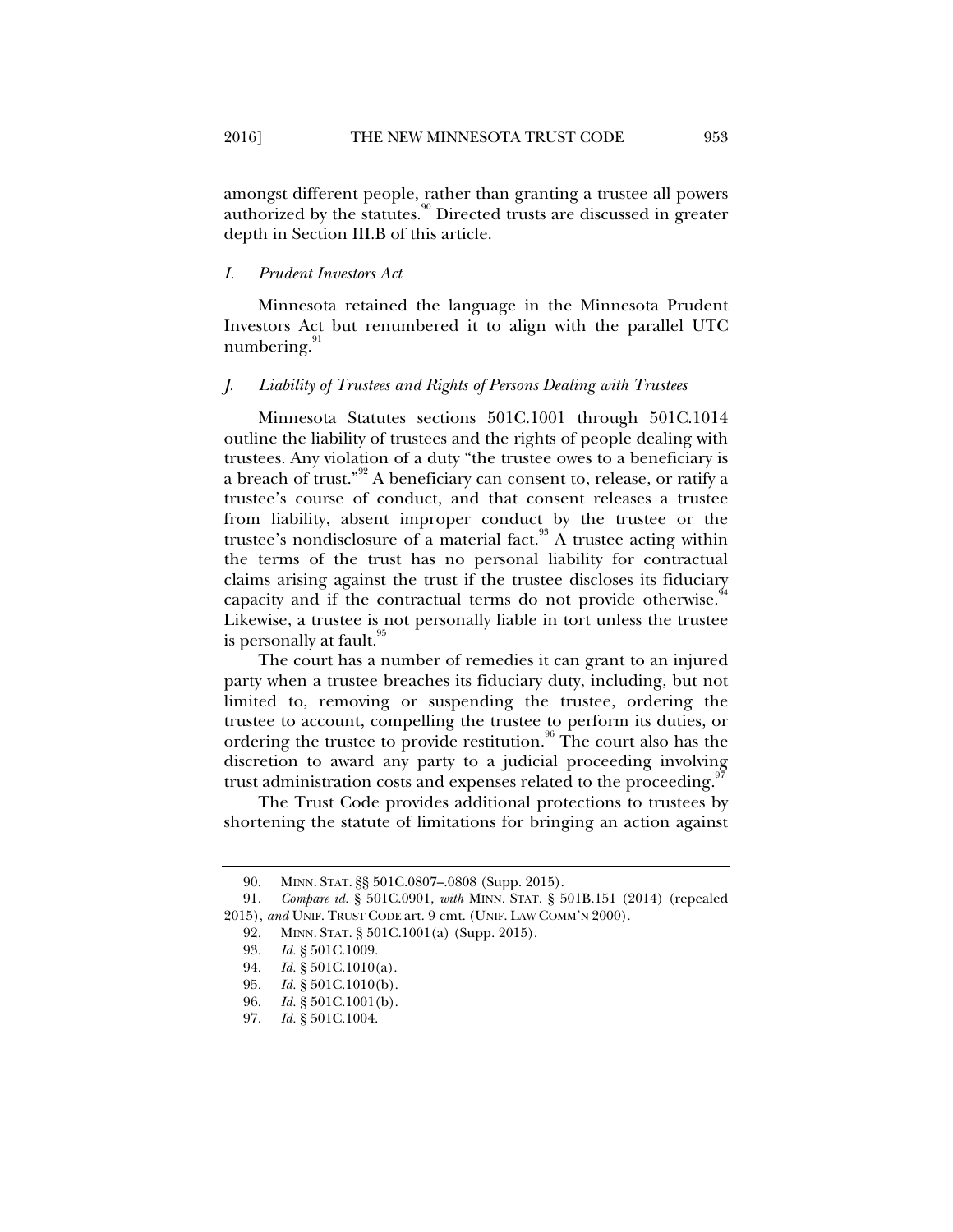a trustee.<sup>98</sup> Under prior case law, the general rule was that a six-year statute of limitations applied except in cases involving fraud or continued negligence.<sup>99</sup> If fraud was involved, the six-year statute of limitations applied from the date "the facts constituting fraud were discovered or, by reasonable diligence, should have been discovered."<sup>100</sup> Under the Trust Code, a beneficiary has three years from the date the beneficiary (or its representative) was sent a report adequately disclosing the existence of a potential claim to commence a judicial proceeding against a trustee.<sup>101</sup> Absent a disclosure, a beneficiary must act within six years of the removal, resignation, or death of the trustee; the termination of the beneficiary's interest in the trust; or the termination of the trust, whichever occurs first.<sup>102</sup>

Exculpatory provisions in a trust instrument that limit a trustee's liability are allowed but are unenforceable if the trustee acts in bad faith or with reckless indifference to the terms of the trust or interests of the beneficiaries.<sup>103</sup> Exculpatory provisions are also unenforceable when their inclusion in the trust instrument is a result of an abuse of the trustee's fiduciary or confidential relationship with the settlor, except when independent counsel represents the settlor or the trustee can prove the provision is fair and that its inclusion was disclosed to the settlor.<sup>104</sup>

The Trust Code provides protections to third parties dealing with a trustee.<sup>105</sup> A third party who assists or provides value to a trustee is protected from liability, unless the third party had knowledge that the trustee exceeded or improperly exercised its powers.106 A third party is under no obligation to inquire into the extent of a trustee's powers.<sup>107</sup>

 <sup>98.</sup> *Id.* § 501C.1005.

 <sup>99.</sup> *See* Toombs v. Daniels, 361 N.W.2d 801, 809 (Minn. 1985).

 <sup>100.</sup> *Id.* 

 <sup>101.</sup> MINN. STAT. § 501C.1005.

 <sup>102.</sup> MINN. STAT. § 501C.1005(c); *see also Toombs*, 361 N.W.2d at 809–10.

 <sup>103.</sup> *See id.* § 501C.1008(a)(1).

 <sup>104.</sup> *See id.* § 501C.1008(b)(1)–(2).

 <sup>105.</sup> *See id.* § 501C.1012.

 <sup>106.</sup> *Id.* § 501C.1012(a).

 <sup>107.</sup> *Id.* § 501C.1012(b).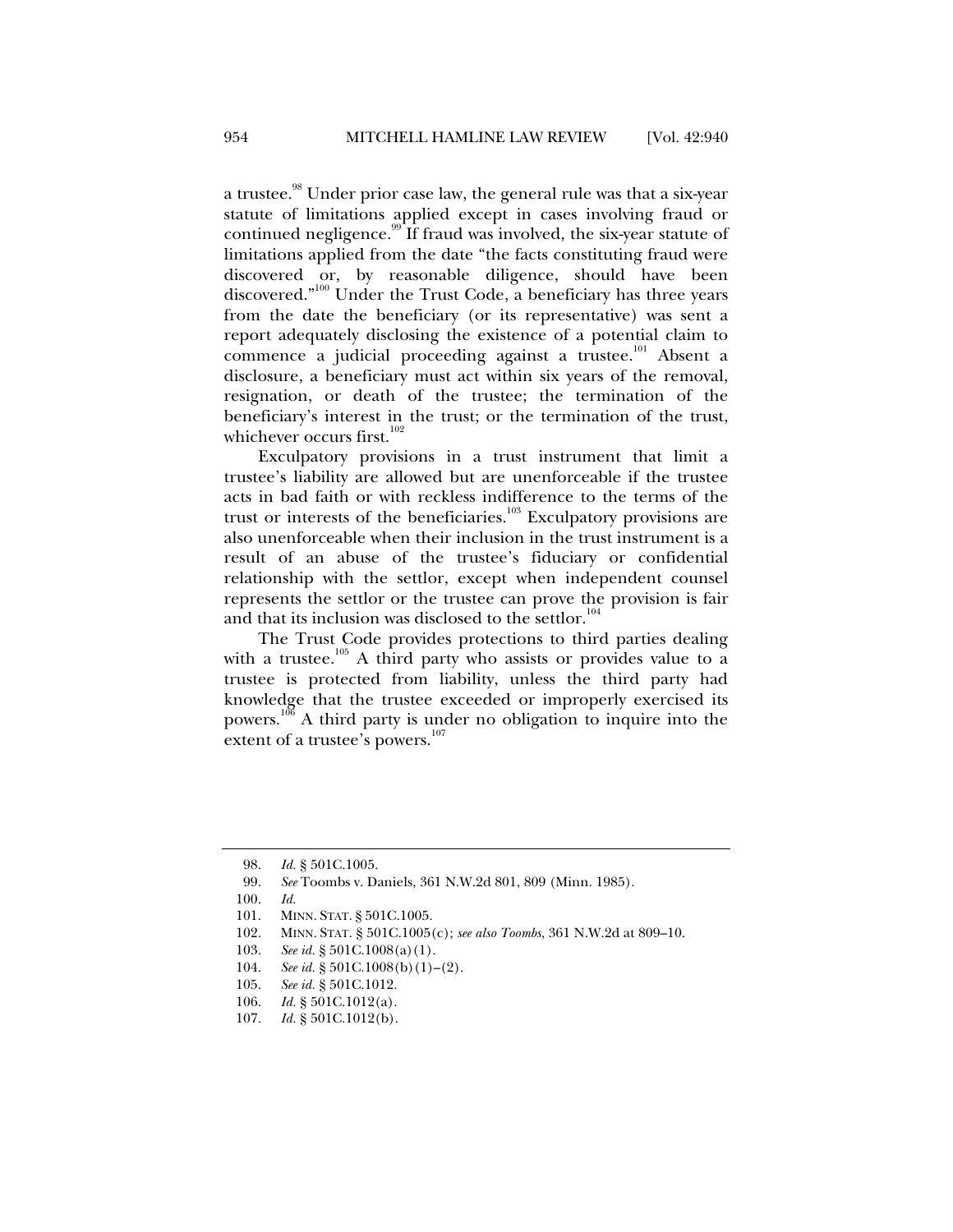#### *K. Uniform Principal and Income Act*

Minnesota retained the language in the Uniform Principal and Income Act, and included it in the Trust Code.<sup>108</sup>

#### *L. Miscellaneous*

Minnesota Statutes sections 501C.1201 through 501C.1208 act as a "catch-all" for items that are not found in any section of the UTC. All provisions have equivalent provisions in the prior Minnesota Statutes.<sup>109</sup> These sections include provisions for memorial funds and supplemental and special needs trusts.<sup>110</sup>

#### *M. Application and Construction of the Trust Code*

Sections 501C.1301 through 501C.1304 of Minnesota Statutes consist of other miscellaneous provisions, including the application of the Trust Code to existing trusts. The Trust Code is retroactive and applies to all trusts created before, on, or after January 1, 2016.<sup>111</sup> However, there are two situations where the Trust Code is not retroactively applied. First, if judicial proceedings were commenced before January 1, 2016, and the "application of a . . . provision [of the Trust Code]. . . would substantially interfere with the effective conduct of the judicial proceedings or unfairly prejudice the rights of the parties," then the court must apply the prior Minnesota trust statutes.<sup>112</sup> Second, if there is "a clear indication of a contrary intent in the terms of the trust," the terms of the trust instrument will control to the extent they differ from

 <sup>108.</sup> *Compare id.* § 501C.1101, *with* MINN. STAT. § 501B.59 (2014) (repealed 2015).

 <sup>109.</sup> *See, e.g.*, MINN. STAT. § 501C.1201 (Supp. 2015) (corresponding to MINN. STAT. § 501B.012 (2014) (repealed 2015)); *id*. § 501C.1202 (corresponding to MINN. STAT. § 501B.09 (2014) (repealed 2015)); *id*. § 501C.1203 (corresponding to MINN. STAT. § 501B.87 (2014) (repealed 2015)); *id*. § 501C.1204 (corresponding to MINN. STAT. § 501B.88 (2014) (repealed 2015)); *id*. § 501C.1205 (corresponding to MINN. STAT. § 501B.89 (2014) (repealed 2015)); *id*. § 501C.1206 (corresponding to MINN. STAT. § 501B.895 (2014) (repealed 2015)); *id*. § 501C.1207 (corresponding to MINN. STAT. § 501B.90 (2014) (repealed 2015)); *id*. § 501C.1208 (corresponding to MINN. STAT. § 501B.12 (2014) (repealed 2015)).

<sup>110.</sup> *Id.* §§ 501C.1201, 501C.1205, 501C.1206.<br>111. *Id.* § 501C.1304(a)(1).

 $Id. \S 501C.1304(a)(1)$ .

 <sup>112.</sup> *Id.* § 501C.1304(a)(2)–(3).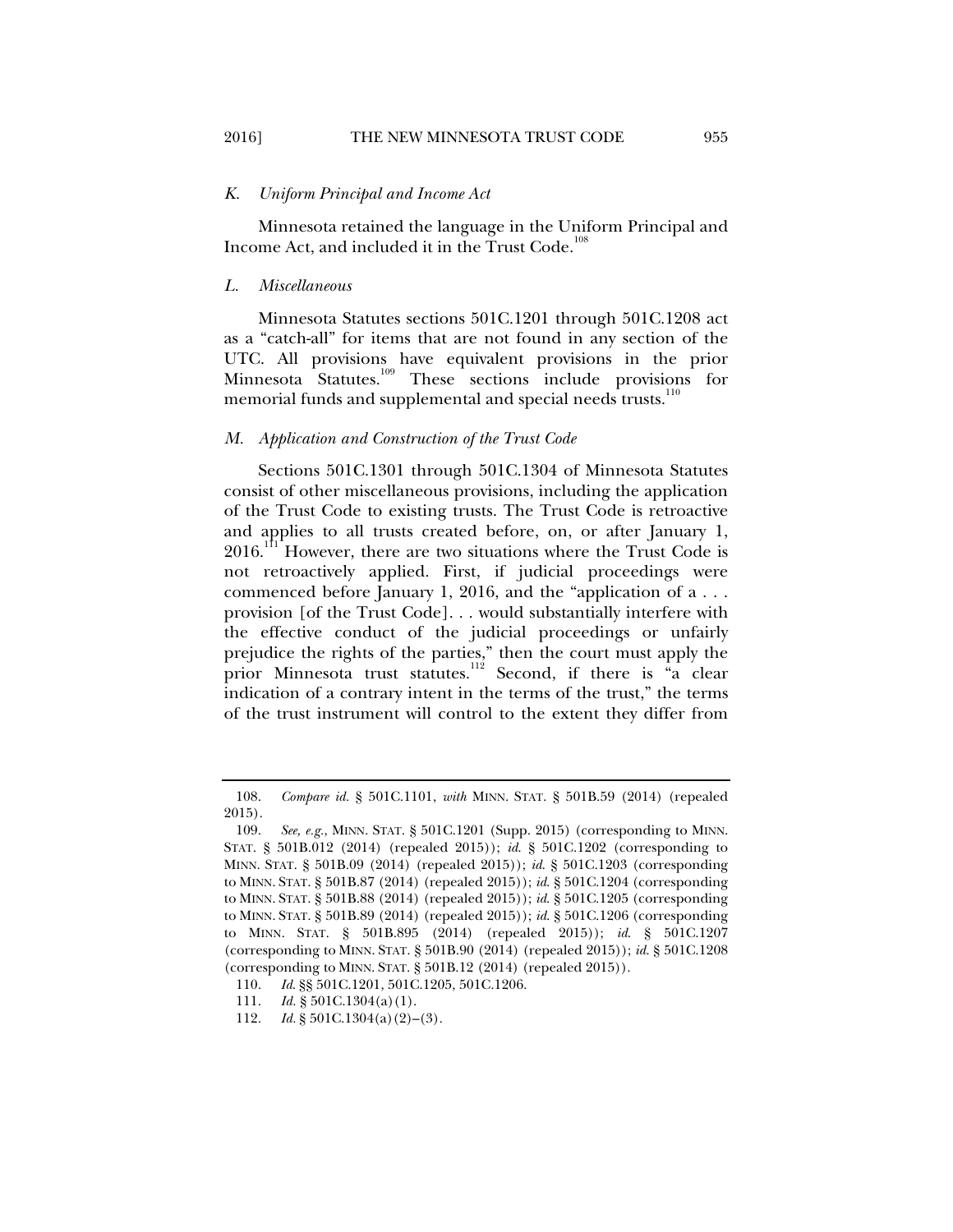any rule of construction or presumption found in the Trust  $Code.<sup>113</sup>$ 

#### III. KEY CONCEPTS AND NOTEWORTHY ITEMS

#### *A. Key Concepts*

#### *1. Knowledge*

Knowledge is an important concept in the Trust Code because numerous provisions base results on the "knowledge" that a person had when taking action. Knowledge affects notice requirements,<sup>114</sup> representation of unknown parties, $115$  liability protection for improper distributions,<sup>116</sup> rejection of trusteeship,<sup>117</sup> duties of the trustee,<sup>118</sup> the statute of limitations period,<sup>119</sup> and liability of third parties dealing with the trustee.<sup>120</sup>

A person has knowledge of a fact if the person has actual knowledge of it, has received notification of it, or has reason to know of it based on all facts and circumstances, or if a title examination could disclose the fact (for real property conveyances).<sup>121</sup> An organization has knowledge of a fact "only" from the time the information was received by an employee having responsibility to act for the trust" or from the time that the fact "would have been brought to the employee's attention if the organization had exercised reasonable diligence."<sup>122</sup> Reasonable diligence requires the organization to have "reasonable policies" in place for communication of facts and "reasonable compliance" with those policies.<sup>123</sup> Therefore, it is imperative for trust companies and other professional fiduciaries to ensure that their communication policies are updated and enforced.

 <sup>113.</sup> MINN. STAT. § 501C.1304(4).

 <sup>114.</sup> *Id.* §§ 501C.0109, .0203.

 <sup>115.</sup> *Id.* §§ 501C.0304–.0305(a).

 <sup>116.</sup> *Id.* §§ 501C.0602(g), 501C.0605(b)(1), 501C.1007, 501C.1009(b).

 <sup>117.</sup> *Id.* § 501C.0701(b).

 <sup>118.</sup> *Id.* § 501C.0801.

 <sup>119.</sup> *Id.* § 501C.1005.

 <sup>120.</sup> *Id.* § 501C.1012(a), (d).

 <sup>121.</sup> *Id.* § 501C.0104.

 $Id.$  § 501C.0104(b).

 <sup>123.</sup> *Id.*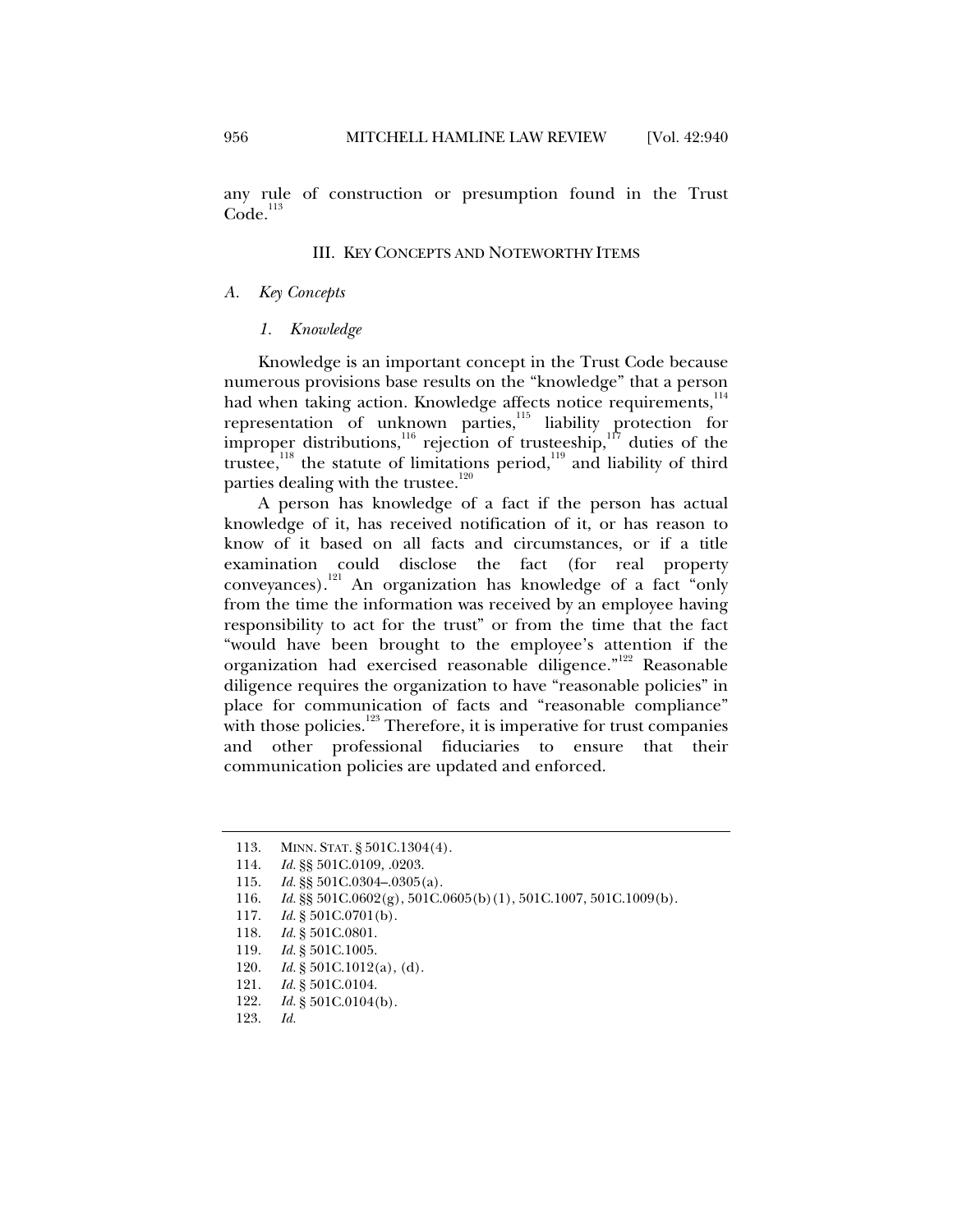## *2. Qualified Beneficiary*

A qualified beneficiary is one who, on the applicable date, is an actual or permissible distributee of trust assets; a person who would be an actual or permissible distributee of trust assets if the distributees with a current interest terminated; or a person who would be an actual or permissible distributee of trust income or principal if the trust terminated on that date.<sup>124</sup> Additionally, any other beneficiary who has requested notice (including the attorney general in the case of a Minnesota charitable trust) is treated as a qualified beneficiary.<sup>125</sup> The Trust Code does not require the beneficiary's request for notice to take any particular form, so any writing received by the trustee that could reasonably be construed as requesting notice will likely suffice.

A qualified beneficiary is a subset of the more general term "beneficiary." A beneficiary is defined as any person with "a present or future beneficial interest in a trust, vested or contingent." For example, if a trust instrument granted a life estate to a surviving spouse, a vested remainder interest to the settlor's descendants, and a contingent remainder interest to a charity in the event that all of the settlor's descendants predeceased the surviving spouse, the charity would be a "beneficiary" but not a "qualified beneficiary." A beneficiary also includes any person holding a power of appointment in a non-fiduciary capacity, though as a practical matter, usually a power of appointment is held by a person who is also a qualified beneficiary.

Being a qualified beneficiary gives the beneficiary two rights: (1) the right to notice and information, and (2) the right to give or withhold consent for certain events.<sup>126</sup> The right to notice means that a qualified beneficiary has the right to receive notice of judicial proceedings, $127$  notice of the termination of a trust whose value is less than  $$50,000$ ,<sup>128</sup> notice of the combination or division of trusts, $129$  notice of a trustee's resignation, $130$  and notice of a proposed trust decanting.131 Qualified beneficiaries are also entitled

 <sup>124.</sup> *Id.* § 501C.0103(m).

 <sup>125.</sup> *Id.* § 501C.0110.

 <sup>126.</sup> *See infra* notes 127–35 and accompanying text.

 <sup>127.</sup> *Id.* § 501C.0203.

 <sup>128.</sup> *Id.* § 501C.0414(a).

 <sup>129.</sup> *Id.* § 501C.0417.

 <sup>130.</sup> *Id.* § 501C.0705.

 <sup>131.</sup> MINN. STAT. § 502.851, subdiv. 11 (Supp. 2015) (effective Jan. 1, 2016).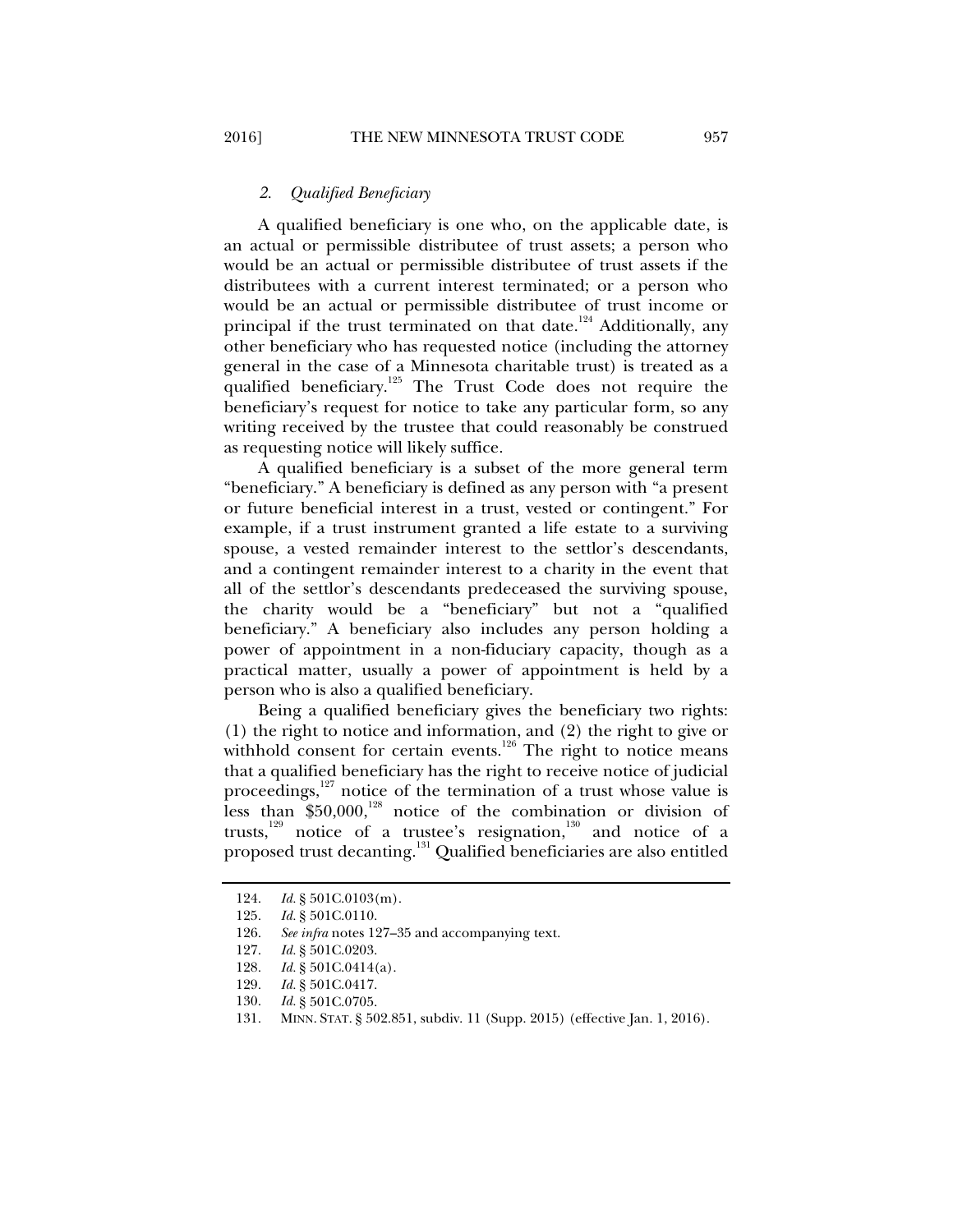to information about the trust, including all material facts necessary to protect their interests and any other reasonable requests for information related to the administration of an irrevocable trust.<sup>132</sup>

Qualified beneficiaries have the power to give or withhold consent for certain items. For example, qualified beneficiaries can agree or object to the trustee changing the principal place of trust administration,<sup>133</sup> can appoint a successor trustee in the event of a vacancy in the trusteeship where the trust instrument does not designate a successor,  $134$  and can request the removal of a trustee.<sup>135</sup>

*B. Directed Trusts* 

The Trust Code now explicitly authorizes directed trusts.<sup>136</sup> Prior to the enactment of the Trust Code, Minnesota statutes had no provision for a directed trust. As noted in Section II.H, directed trusts bifurcate a trustee's duties and allow those not exercising those duties ("excluded fiduciaries") from being liable for following directions from those exercising the duties ("directing parties"). The Minnesota legislature adopted stronger protections for excluded fiduciaries than those provided under the UTC.<sup>137</sup> Under the UTC, an excluded fiduciary can still be liable for following the directions of the directing party if those directions are "manifestly contrary to the terms of the trust or the trustee knows the attempted exercise would constitute a serious breach of a fiduciary duty that the person holding the power owes to the beneficiaries of the trust."138 Under Minnesota law, an excluded fiduciary is not liable for acting in accordance with the directing party's directions except in cases of willful misconduct.<sup>139</sup> Under the

 <sup>132.</sup> *Id*. § 501C.0813.

 <sup>133.</sup> *Id.* § 501C.0108(d).

 <sup>134.</sup> *Id.* § 501C.0704(c).

 <sup>135.</sup> *Id.* § 501C.0706(b)(4).

 <sup>136.</sup> *Id.* § 501C.0808.

 <sup>137.</sup> *Compare id.*, *with* UNIF. TRUST CODE § 808 (UNIF. LAW COMM'N 2000). For a more detailed analysis of various approaches to the liability of excluded fiduciaries, see Richard W. Nenno, *Directed Trusts: Can Directed Trustees Limit Their Liability?*, 18 A.B.A. SEC. REAL PROP. PROB. & TR. L. 1 (2007), http:// www.americanbar.org/content/dam/aba/events/real\_property\_trust\_estate /symposia/2007/nenno.authcheckdam.pdf.

 <sup>138.</sup> UNIF. TRUST CODE § 808(b).

 <sup>139.</sup> MINN. STAT. § 501C.0808, subdiv. 6(a).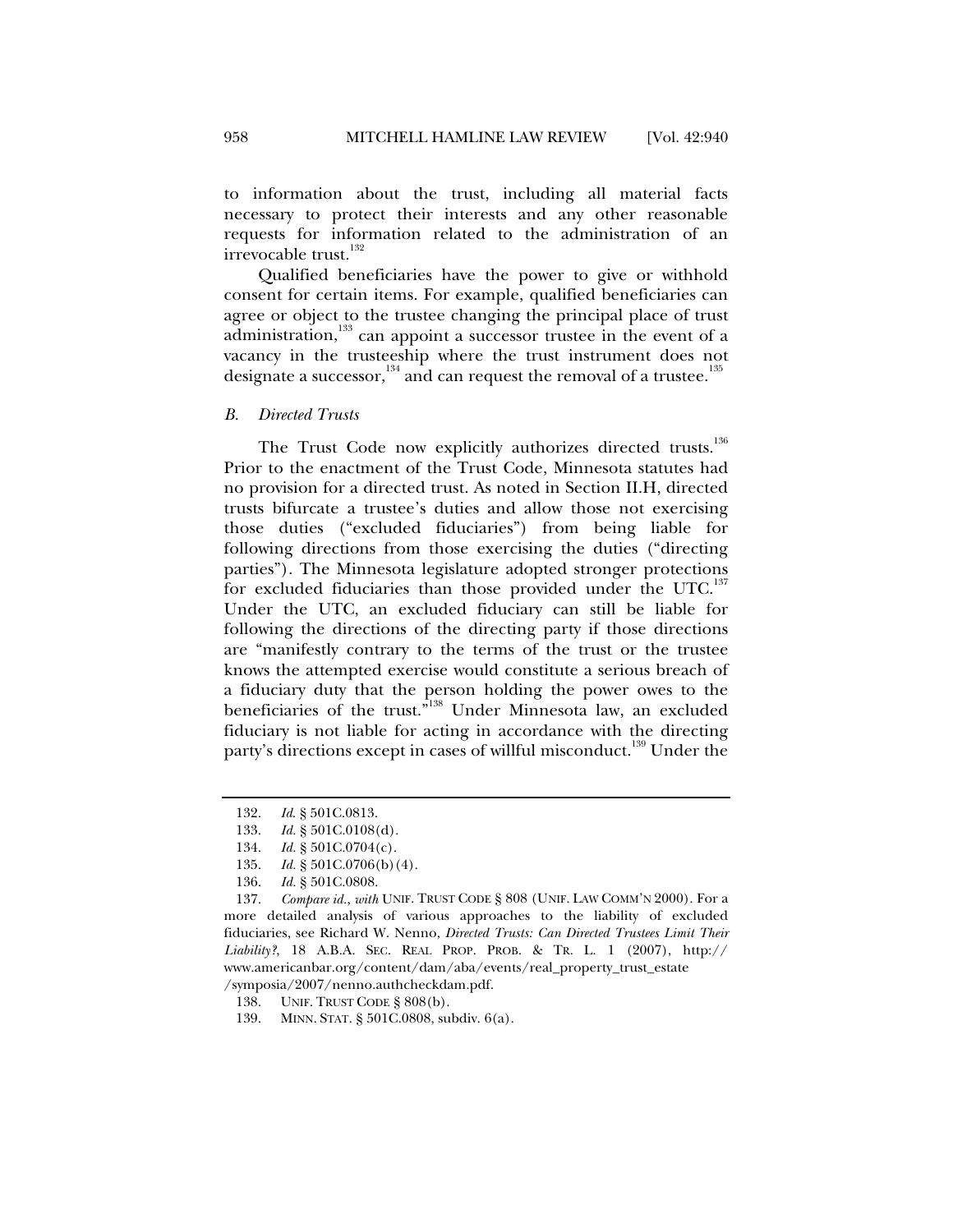Trust Code, an excluded fiduciary has no duty to monitor items or review decisions within the purview of the directing party's authority and has no duty to communicate with the beneficiaries in situations where the excluded fiduciary disagrees with the directing party's directions.<sup>140</sup> The strong protections for excluded fiduciaries will make Minnesota a competitive place to situs a trust for those interested in limited liability through the use of a directed trust.

There are three types of directing parties with defined roles in the Trust Code. A distribution trust advisor has the authority to direct, consent to, or veto distribution powers and discretions of the trust. $141$  An investment trust advisor has the authority to direct, consent to, or veto investment decisions for trust assets.<sup>142</sup> A trust protector has the authority to do a number of things relative to trust administration, including modifying or terminating the trust, removing and appointing trustees, and interpreting and advising other parties on trust interpretation.<sup>143</sup> A directing party becomes a fiduciary of the trust relative to the powers they are authorized to exercise.<sup>144</sup> The trust instrument can limit the directing party's liability but cannot eliminate the duty of the directing party to act in good faith and in the best interests of the trust.<sup>145</sup>

#### *C. Charitable Trusts*

Minnesota retained the Supervision of Charitable Trusts and Trustees Act found in Chapter 501B of Minnesota Statutes. The Act continues to govern charitable trusts, and the registration and reporting requirements therein still apply to charitable trusts.

The Trust Code did not adopt two UTC provisions relating to charitable trusts. The first is section 405 of the UTC, which outlines the purposes for which a charitable trust can be created and provides the settlor and other unspecified parties with the power to maintain a proceeding to enforce the trust. The Act does not define particular purposes for which a charitable trust can be

 <sup>140.</sup> *Id.* § 501C.0808, subdiv. 6(b).

 <sup>141.</sup> *Id.* § 501C.0808, subdiv. 1(c); *see also id.* § 501C.0808, subdiv. 3 (listing the powers of the distribution trust advisor).

 <sup>142.</sup> *Id.* § 501C.0808, subdiv. 1(g); *see also id.* § 501C.0808, subdiv. 2 (listing the powers of the investment trust advisor).

 <sup>143.</sup> *Id.* § 501C.0808, subdiv. 1(i); *see also id.* § 501C.0808, subdiv. 4.

 <sup>144.</sup> *Id.* § 501C.0808, subdiv. 5.

 <sup>145.</sup> *Id.*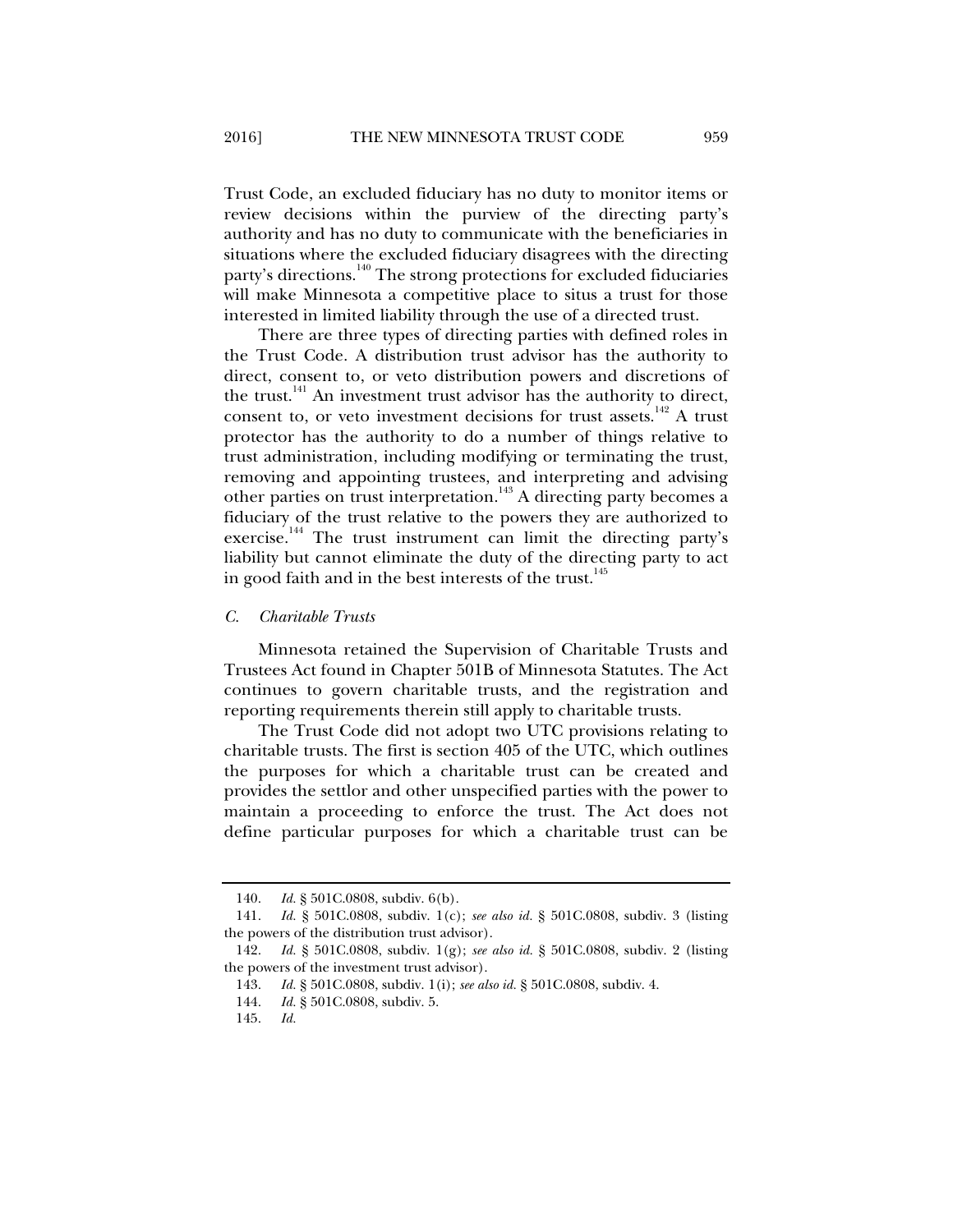established.<sup>146</sup> Instead, the Act charges the court with determining the purpose and the charitable recipient where the settlor's expression is imperfectly expressed in the trust instrument.<sup>147</sup> The Act grants the attorney general the right to enforce charitable trusts. $148$ 

The Trust Code also did not formally adopt section 413 of the UTC regarding cy pres in the event a particular charitable purpose becomes unlawful, impractical, impossible to achieve, or wasteful. Under the UTC, the court may modify or terminate the trust in a manner consistent with the settlor's charitable purpose.<sup>149</sup> That said, the Act—retaining part of chapter 501B—does allow a similar modification by the court under Minnesota Statutes section 501B.31, subdivision 2. The Act requires the attorney general to be notified of a trust modification under the doctrine of cy pres and grants the attorney general the right to participate in all court proceedings involving such trust modification.<sup>150</sup>

#### *D. Decanting*

In the same bill where Minnesota adopted the Trust Code, it also adopted the ability for a trustee to decant. The decanting power is found in chapter 502 of Minnesota Statutes.<sup>151</sup> Decanting is a type of special power of appointment where an authorized trustee appoints some or all of the trust property in one trust, called an invaded trust, to a new trust, called an appointed trust.<sup>152</sup> The authority of a trustee to change the beneficiaries and terms of the appointed trust depends on whether the trustee has "unlimited discretion."153 Unlimited discretion means that the trustee has an "unlimited power to distribute principal."<sup>154</sup> This determination is interpreted similar to interpretations under the Internal Revenue Code, so words like "welfare" and "happiness" do not limit the power to distribute principal, but an ascertainable standard (e.g.,

 <sup>146.</sup> *Id.* § 501B.31, subdiv. 2.

 <sup>147.</sup> *Id.*

 <sup>148.</sup> *Id*. § 501B.34.

 <sup>149.</sup> UNIF. TRUST CODE § 413(a) (UNIF. LAW COMM'N 2000).

 <sup>150.</sup> MINN. STAT. § 501B.41, subdiv. 2.

 <sup>151.</sup> *Id.* § 502.851.

 <sup>152.</sup> *Id.*

 <sup>153.</sup> *Id.* § 502.851, subdivs. 3–4.

 <sup>154.</sup> *Id.* § 502.851, subdiv. 1(i).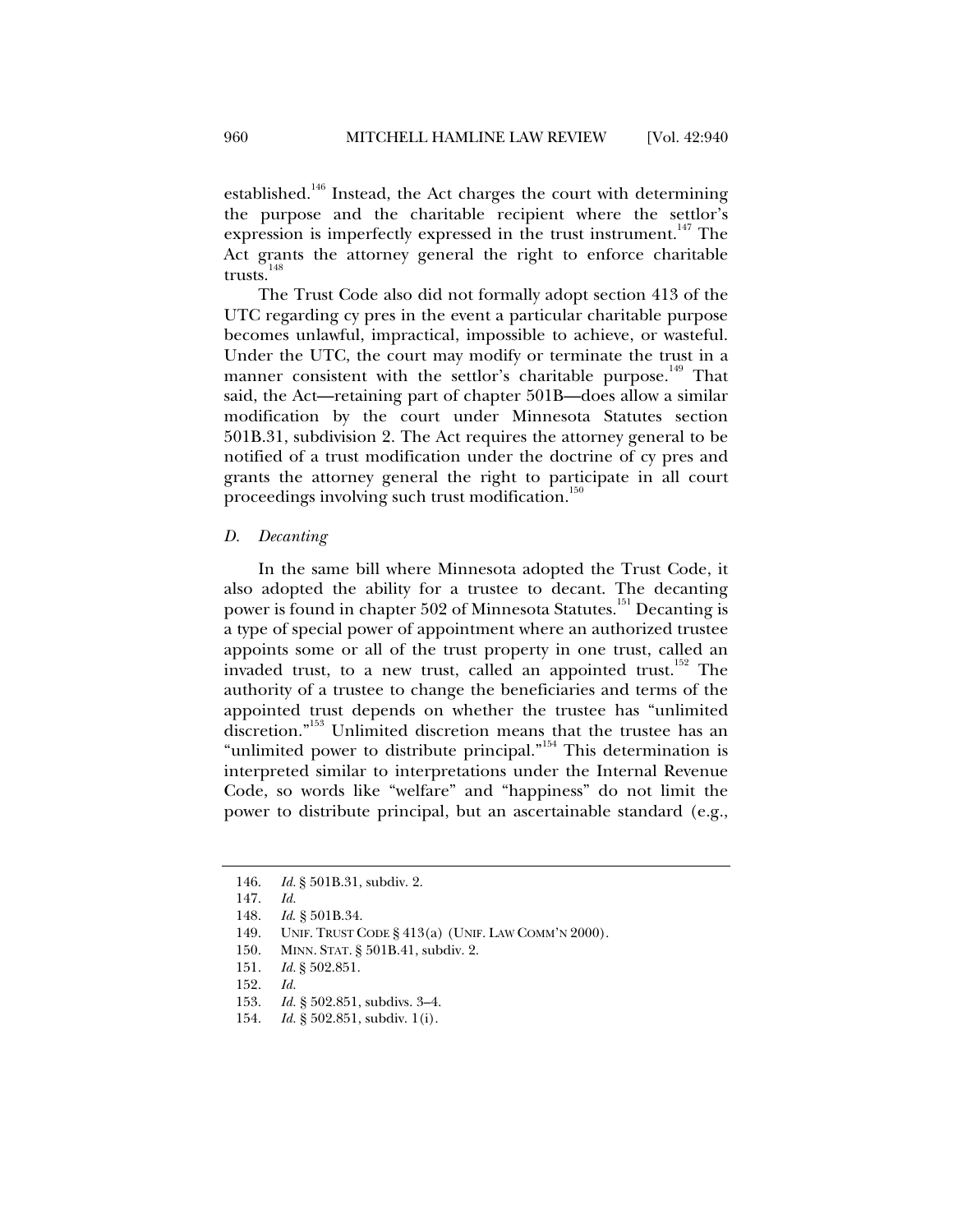health, education, support, and maintenance) limits the trustee's discretion.<sup>155</sup>

If the authorized trustee has unlimited discretion, it can appoint all or part of the trust principal to an appointed trust for one, more than one, or all the current beneficiaries of the invaded trust, to the exclusion of any of the other current beneficiaries.<sup>156</sup> The remainder beneficiaries of the appointed trust do not need to be the same as the invaded trust, and in fact, the trustee can even exclude all of the remainder beneficiaries of the invaded trust.<sup>157</sup>

If the authorized trustee does not have unlimited discretion, it can appoint all or part of the trust principal to an appointed trust, but the beneficiaries of the appointed trust must mirror the beneficiaries of the invaded trust.<sup>158</sup> The distribution language in the appointed trust must remain the same as the invaded trust.<sup>1</sup>

When decanting, the trustee has a "fiduciary duty to exercise the power in the best interests of one or more proper objects of the exercise of the power and as a prudent person would exercise the power under the prevailing circumstances."<sup>160</sup> Decanting, at least in some situations, is a major exception to the duty of impartiality required by the Trust Code. In the event that a trustee is decanting to an appointed trust that excludes one or more beneficiaries from the invaded trust, a court order authorizing the transfer should be obtained.<sup>161</sup>

The trustee must provide all qualified beneficiaries of the invaded trust and all persons having the right to remove or replace the trustee with notice of and information related to the exercise of the trustee's power to decant.<sup>162</sup> Beneficiaries receiving notice have sixty days to object to the proposed transfer of assets to the appointed trust.<sup>163</sup> If an objection is received, the trustee or any interested party can petition the court to proceed with the proposed transfer.<sup>164</sup> The person objecting has the burden of proof

160. *Id.* § 502.851, subdiv. 9.

 <sup>155.</sup> *Id.*

<sup>156</sup>*. Id.* § 502.851, subdiv. 3(a).

 <sup>157.</sup> *Id.* 

 <sup>158.</sup> *Id.* § 502.851, subdiv. 4(a).

 <sup>159.</sup> *Id.* § 502.851, subdiv. 4(b).

 <sup>161.</sup> *See id.* § 501C.0202(23).

 <sup>162.</sup> *Id*. § 502.851, subdiv. 11.

 <sup>163.</sup> *Id.* 

 <sup>164.</sup> *Id.*